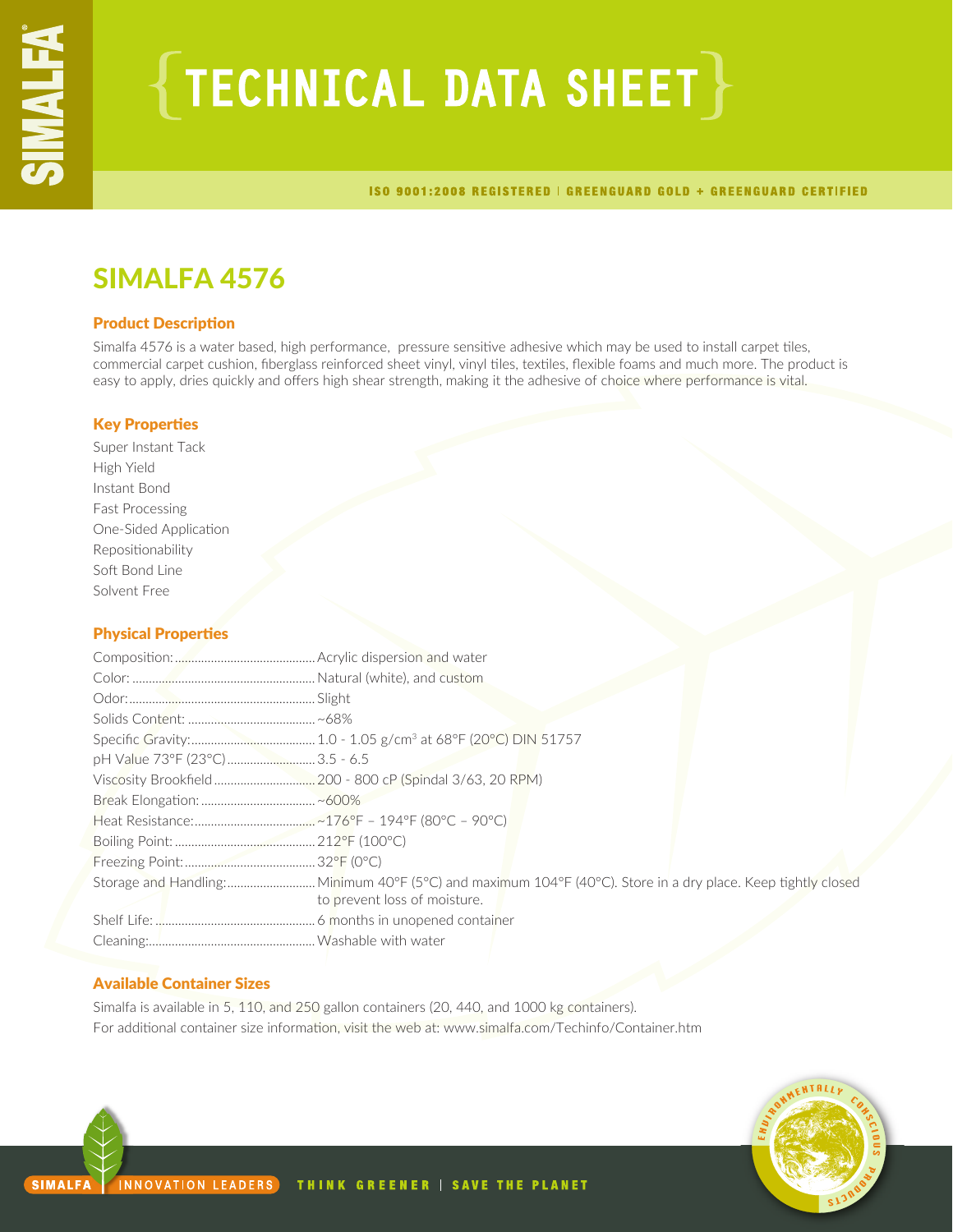# Surface Preparation

Surfaces must be clean, dry and dust free. Any petroleum based product such as oil or grease can prevent suitable bonding.

# Application

Never agitate or mix before using. Simalfa can be applied to one or both surfaces using a roller, trowel or spray gun. However, in many instances, single sided application is the preferred method. Always overlap the application slightly with each pass to ensure uniform coverage.

# **Coverage**

Coverage will vary depending on the porosity of substrates and strength of adhesive bond desired. Typical users will cover up to 1000 square feet per gallon. In all cases, user evaluation will be required to determine the optimum coverage levels for their application.

# Assembly and Bonding Time

Simalfa 4574 should be applied and let dry before placing parts together. For some applications, placing together wet is suitable however the user must test. Users can reposition the substrates, to maximize the quality of their product, without re-applying. Pressure may be applied via manual or mechanical methods to enhance the bond.

# Application Method and Equipment

SIMALFA 4576 is best dispensed by pouring onto substrate, or if spraying via our Free Flowing gravity delivery system, or our pressue cube.

|--|--|--|--|--|--|--|

| Method of Dispensing:  Free Flowing System (Patent#: 5868319) or pressure cube. Pumping is also suitable for<br>applications where large volumes are needed. |
|--------------------------------------------------------------------------------------------------------------------------------------------------------------|
| colored metals such as aluminum, steel, brass, etc.                                                                                                          |
| Cleaning of Equipment: Use water only. Never use solvents of any type.<br>DO NOT SUBMERGE SPRAY GUN IN WATER                                                 |

# **Cleanup**

In some cases wet adhesive may be removed with water. Dry adhesive cannot be removed from porous substrates such as carpet, foams or fabrics. It is recommended that users prevent adhesive from getting on surfaces where it's not wanted.

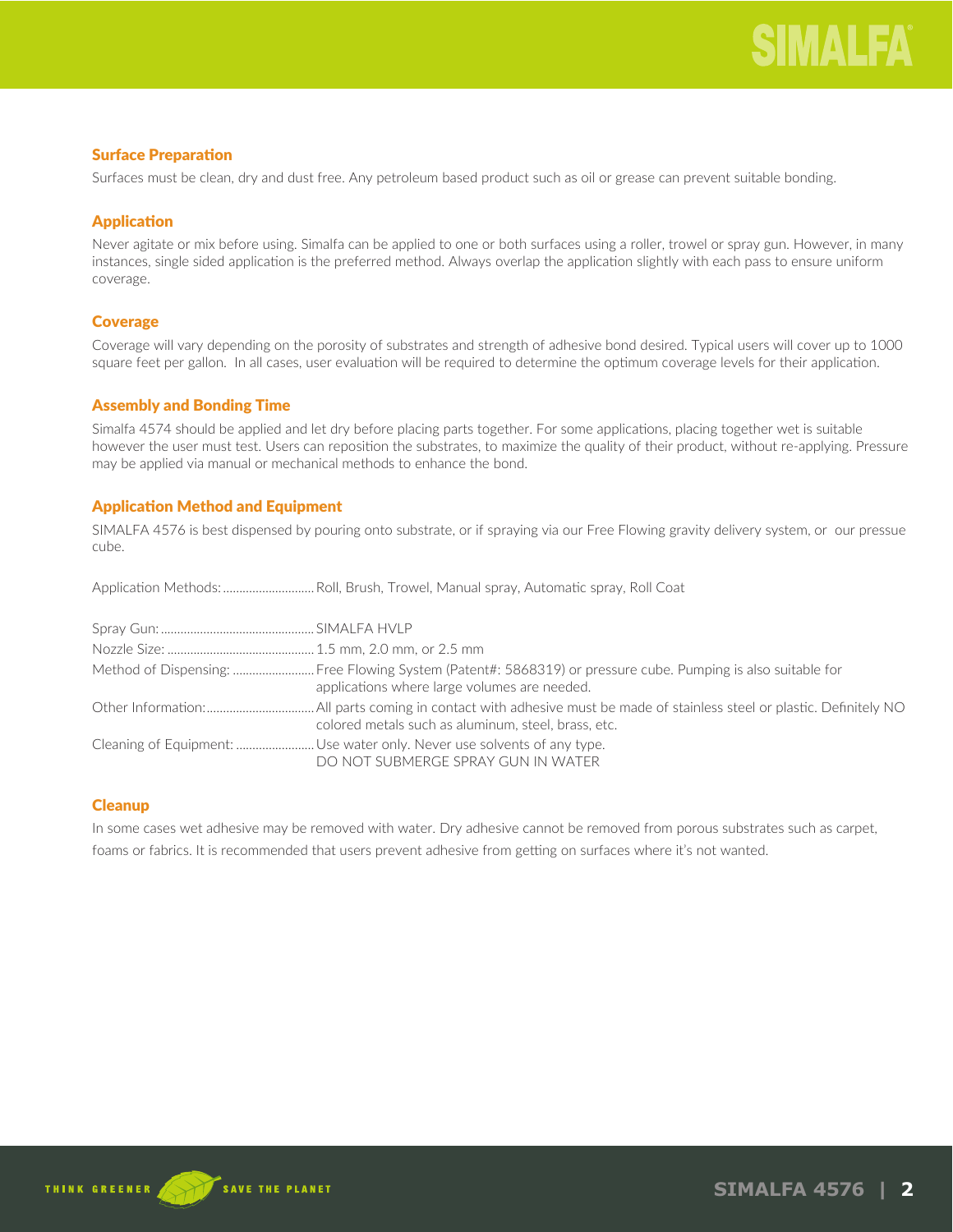# Precautionary Information

Please refer to the Safety Data Sheet and Product Label for Health and Safety Information before using Simalfa.

# For Additional Information

To request further information visit our website at WWW.SIMALFA.COM, contact us via telephone at (973)423-9266, or mail us at SIMALFA, 15 Lincoln Street, Hawthorne NJ 07506 USA. To arrange an on-site demonstration please contact us at (973)423-9266 immediately.

# Important Notice

This information is accurate to the best of Alfa Adhesives, Inc.'s knowledge, or obtained from sources believed by Alfa Adhesives, Inc. to be accurate. Because many factors may affect processing or application/use, we recommend that you make tests to determine the suitability of this product for your particular purpose prior to use. No warranties of any kind, either expressed or implied, including warranties of merchantability or fitness for a particular purpose, are made regarding products described or designs, data or information set forth, or that the products, designs, data or information may be used without infringing the intellectual property rights of others. In no case shall the descriptions, information, data or designs provided be considered a part of our terms and conditions of sale. Further, you expressly understand and agree that the descriptions, designs, data, and information furnished by Alfa Adhesives, Inc. hereunder are given gratis and Alfa Adhesives, Inc. assumes no obligation or liability for the description, designs, data and information given or results obtained, all such being given and accepted at your risk.

# TDS Prepared by:

Alfa Adhesives, Inc. 15 Lincoln Street Hawthorne, NJ 07506 USA Tel: 973.423.9266 Fax: 973.423.9264

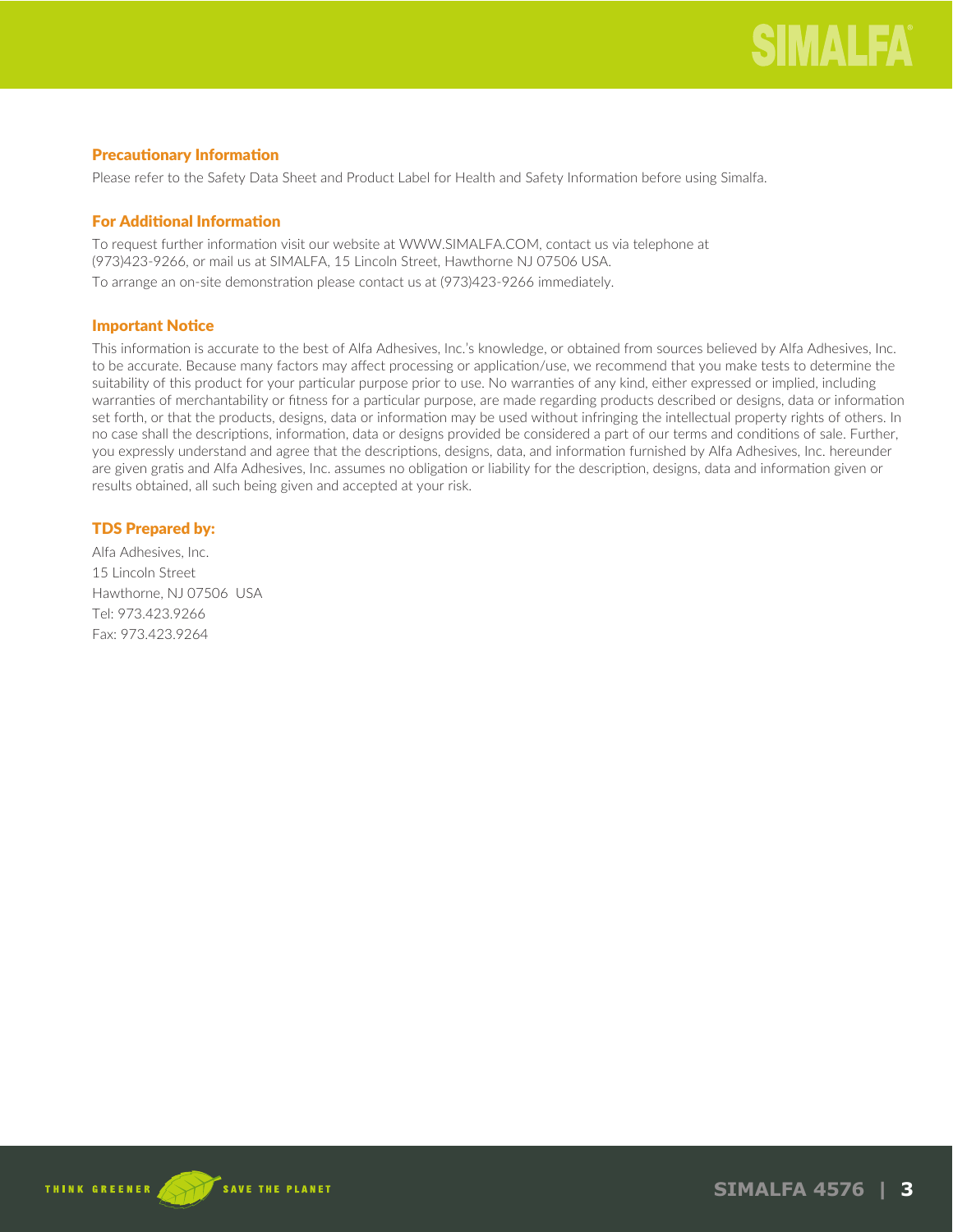# $\{SAFFITY$  DATA SHEET $\}$

ISO 9001:2008 REGISTERED | GREENGUARD GOLD + GREENGUARD CERTIFIED

# SIMALFA 4576

# SECTION 1: Identification

| Product Code Number:4576                              |                                                                 |
|-------------------------------------------------------|-----------------------------------------------------------------|
|                                                       |                                                                 |
|                                                       |                                                                 |
| Recommended restrictions: Uses other than those above |                                                                 |
| <b>Manufacturer Information:</b>                      |                                                                 |
|                                                       |                                                                 |
|                                                       |                                                                 |
| Company telephone: 1.973.423.9266                     |                                                                 |
|                                                       |                                                                 |
|                                                       | Company contact name:Darren Gilmore, darren.gilmore@simalfa.com |
| Emergency phone number: 1.973.423.9266                |                                                                 |

# SECTION 2: Hazard(s) identification

# **Classification of the chemical in accordance with paragraph (d) of §1910.1200:**

|                                      | Environmental hazards:Not classified as a physical hazard under GHS criteria                                  |
|--------------------------------------|---------------------------------------------------------------------------------------------------------------|
|                                      |                                                                                                               |
|                                      | GHS hazard statement(s):This mixture is classified as not hazardous according to paragraph (d) of §1910.1200. |
| GHS Hazard symbol(s): Not applicable |                                                                                                               |
|                                      |                                                                                                               |

# **GHS Precautionary statement(s):**

# **Hazard(s) not otherwise Classified (HNOC):**

None known

# **Ingredient(s) of unknown acute toxicity:** Not applicable

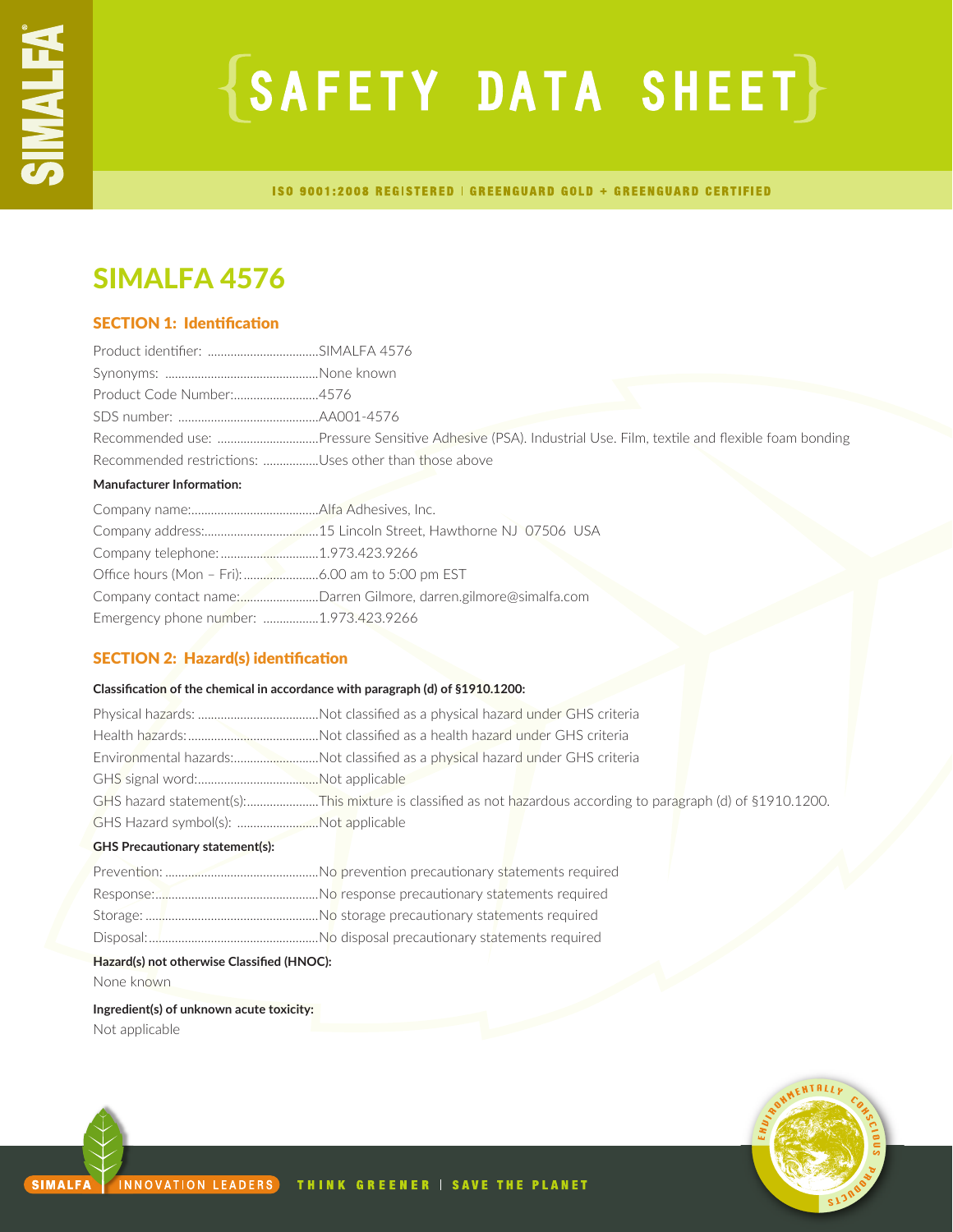

# SECTION 3: Composition/information on ingredients

### **Mixture:**

Acrylic dispersion and water

| l Chemical Name                                               | CAS# | <b>Concentration (weight %)</b> |
|---------------------------------------------------------------|------|---------------------------------|
| No hazardous components above the<br>classification threshold |      |                                 |

Note: The balance of the ingredients are not classified as hazardous, or are below the classification threshold under the criteria of the Federal OSHA Hazard Communication Standard 29 CFR 1910.1200.

# SECTION 4: First-aid measures

#### Description of necessary measures:

#### **Inhalation:**

Remove to fresh air. In case of irritation of the respiratory tract seek medical advice.

#### **Skin contact:**

After contact with skin, wash immediately with soap and water. In case of skin irritation, seek medical treatment.

#### **Eye contact:**

If product gets into the eye, keep eyelid open and rinse immediately with large quantities of water, for at least 5 minutes. Subsequently consult an ophthalmologist.

#### **Ingestion:**

Contact a physician/medical advice immediately.

#### **Most important symptoms/effects, acute and delayed:**

None currently known.

#### **Indication of immediate medical attention and special treatment needed:**

If any symptoms are observed, contact a physician and give them this SDS sheet.

# SECTION 5: Fire-fighting measures

#### **Suitable extinguishing media:**

Water. Foam. Dry extinguishing powder.

#### **Unsuitable extinguishing media:**

None known.

# **Specific hazards:**

Product is not combustible. In case of fire and/or explosion do not breathe fumes. Combustion products – Irritating gases and vapors. Special protective equipment and precautions for fire-fighters: Full protective clothing and NIOSH-approved self-contained breathing apparatus should be worn. Use water to cool exposed containers.

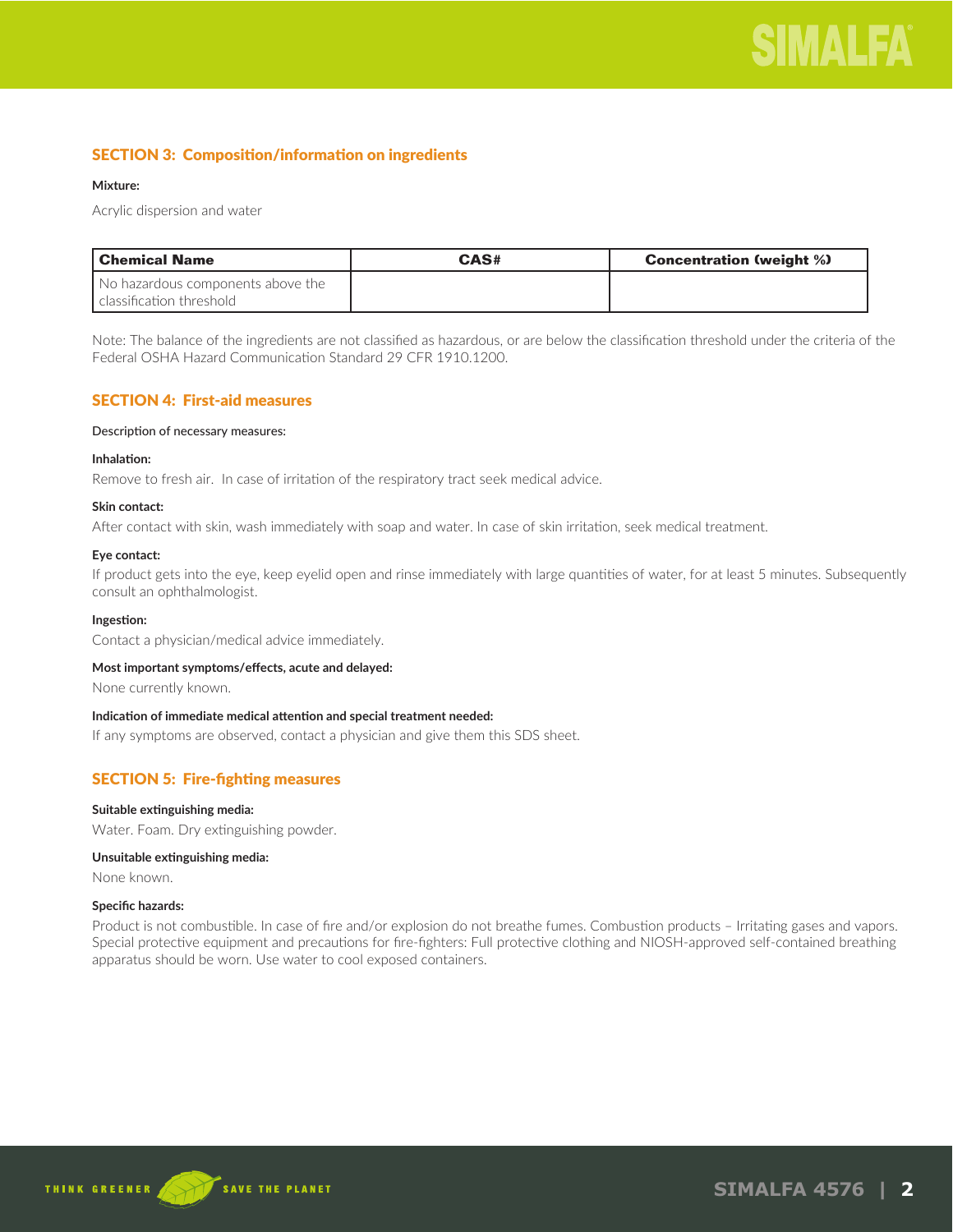# SECTION 6: Accidental release measures

### **Personal precautions, protective equipment and emergency procedures:**

Wear appropriate protective equipment, such as gloves, goggles and protective clothing, as conditions warrant (see Section 8). See Sections 2 and 7 for additional information on hazards and precautionary measures. Change contaminated clothing.

### **Environmental Precautions:**

Stop spill/release if it can be done safely. Do not empty into drains or the aquatic environment. Cover drains.

### **Methods and material for containment and cleaning up:**

Remove mechanically, placing in appropriate containers for disposal. Absorb with liquid-binding material (e.g. sand, diatomaceous earth, acid- or universal binding agents). Clear contaminated area thoroughly. Retain contaminated washing water and dispose. Dispose of in accordance with all local, state, and federal regulations.

# SECTION 7: Handling and storage

# **Precautions for safe handling:**

The necessary precautions for handling chemicals should be followed. If suction of the immediate vicinity is impossible or insufficient, adequate airing of the working place must be ensured. Use good personal hygiene practices and wear appropriate personal protective equipment (see section 8).

#### **Conditions for safe storage, including any incompatibles:**

Store only in original container. Keep container tightly closed. The adhesive is sensitive to frost! Temperatures below 0°C will destroy the adhesive!

# **Storage conditions:**

Store between 5°C to and 40°C

# **Shelf life:**

6 months in unopened container

# SECTION 8: Exposure controls/personal protection

#### **Control Parameters:**

# **Occupational exposure limits:**

Does not contain substances above concentration limits fixing an occupational exposure limit.

| US OSHA HAZARDOUS COMPONENTS (29 CFR 1910.1200): Permissible Exposure Limits |                                       |  |  |
|------------------------------------------------------------------------------|---------------------------------------|--|--|
| l Substance                                                                  | PEL-TWA (8 hour)<br>PEL-STEL (15 min) |  |  |
| Not Applicable                                                               |                                       |  |  |

| US ACGIH Threshold Limit Values |                  |                   |  |
|---------------------------------|------------------|-------------------|--|
| l Substance                     | TLV-TWA (8 hour) | TLV-STEL (15 min) |  |
| Not Applicable                  |                  |                   |  |

| NIOSH Exposure Limits |     |             |
|-----------------------|-----|-------------|
| Substance             | TWA | <b>STEL</b> |
| Not Applicable        |     |             |

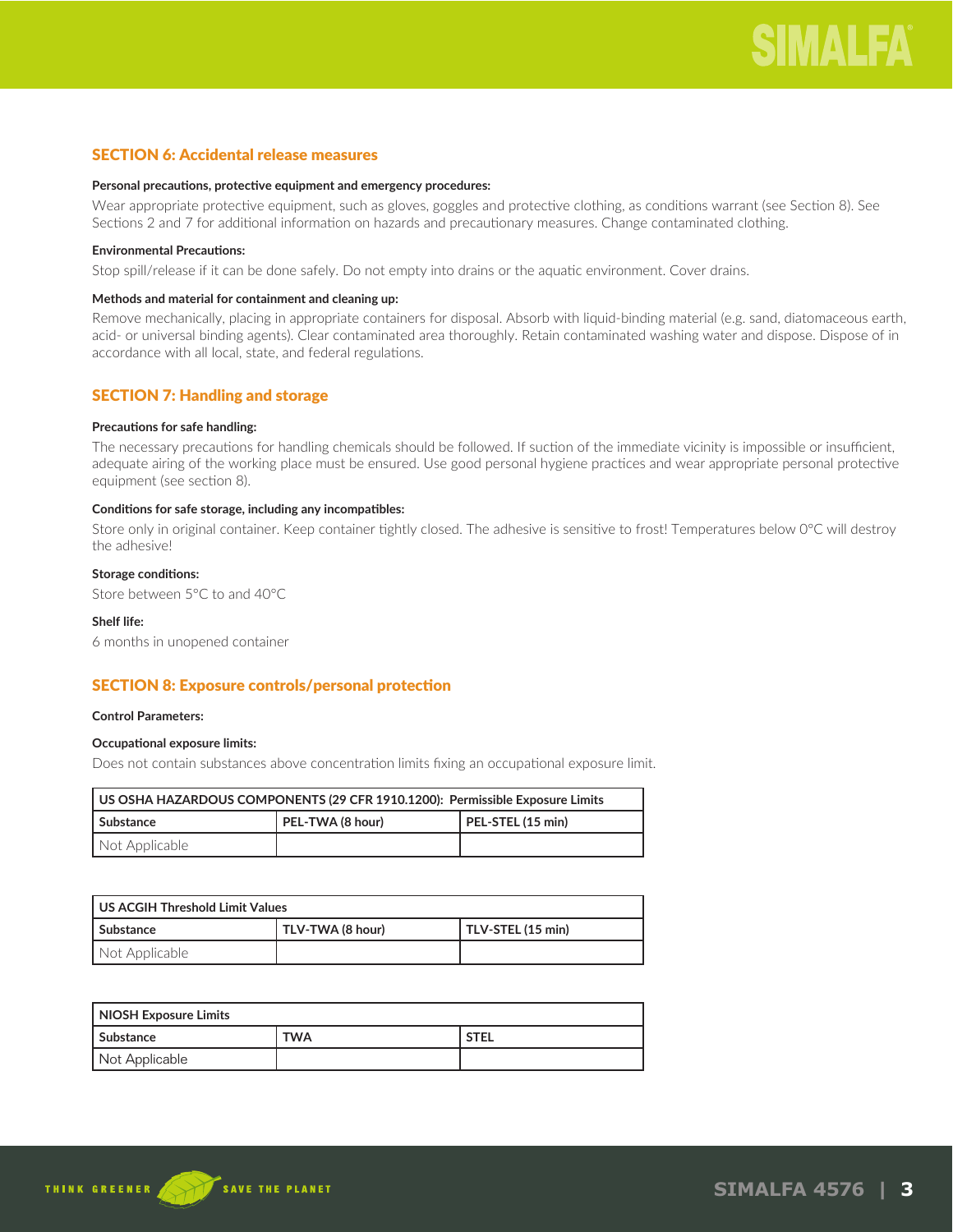# **Appropriate engineering controls:**

General room ventilation should be adequate. See also Section 7.

# **Individual protection measures, such as personal protective equipment:**

# **Eye/face protection:**

Use suitable safety glasses. Eye protection should be compliant with OSHA regulations.

# **Skin and hand protection:**

Use appropriate gloves. Gloves must be inspected prior to use. Use proper glove removal technique (without touching glove's outer surface) to avoid skin contact with this product. Dispose of contaminated gloves after use in accordance with applicable laws and good laboratory practices. Wash and dry hands.

# **Respiratory protection:**

None required under normal conditions of use. Where risk assessment shows air-purifying respirators are appropriate, use type N95 (US) or type P1 (EN 143) respirator. Use respirators and components tested and approved under appropriate government standards such as NIOSH (US) or CEN (EU).

# **Other:**

Other protective clothing may be required depending on degree of exposure.

# **Thermal hazards:**

No data available.

# SECTION 9: Physical and chemical properties

#### **Appearance**

| Melting point/freezing point: Not applicable              |  |
|-----------------------------------------------------------|--|
| lnitial boiling point and >100°C                          |  |
|                                                           |  |
|                                                           |  |
|                                                           |  |
| Flammability (solid, gas): Non-flammable                  |  |
| Upper/lower flammability or explosive limits              |  |
| Flammability limit - lower %):Not applicable              |  |
| Flammability limit - upper (%): Not applicable            |  |
| Explosive limit - lower (%): Not applicable               |  |
| Explosive limit - upper (%):Not applicable                |  |
|                                                           |  |
|                                                           |  |
|                                                           |  |
|                                                           |  |
| Partition coefficient (n-octanol/water):No data available |  |
| Auto-ignition temperature: No data available              |  |
| Decomposition temperature: No data available              |  |

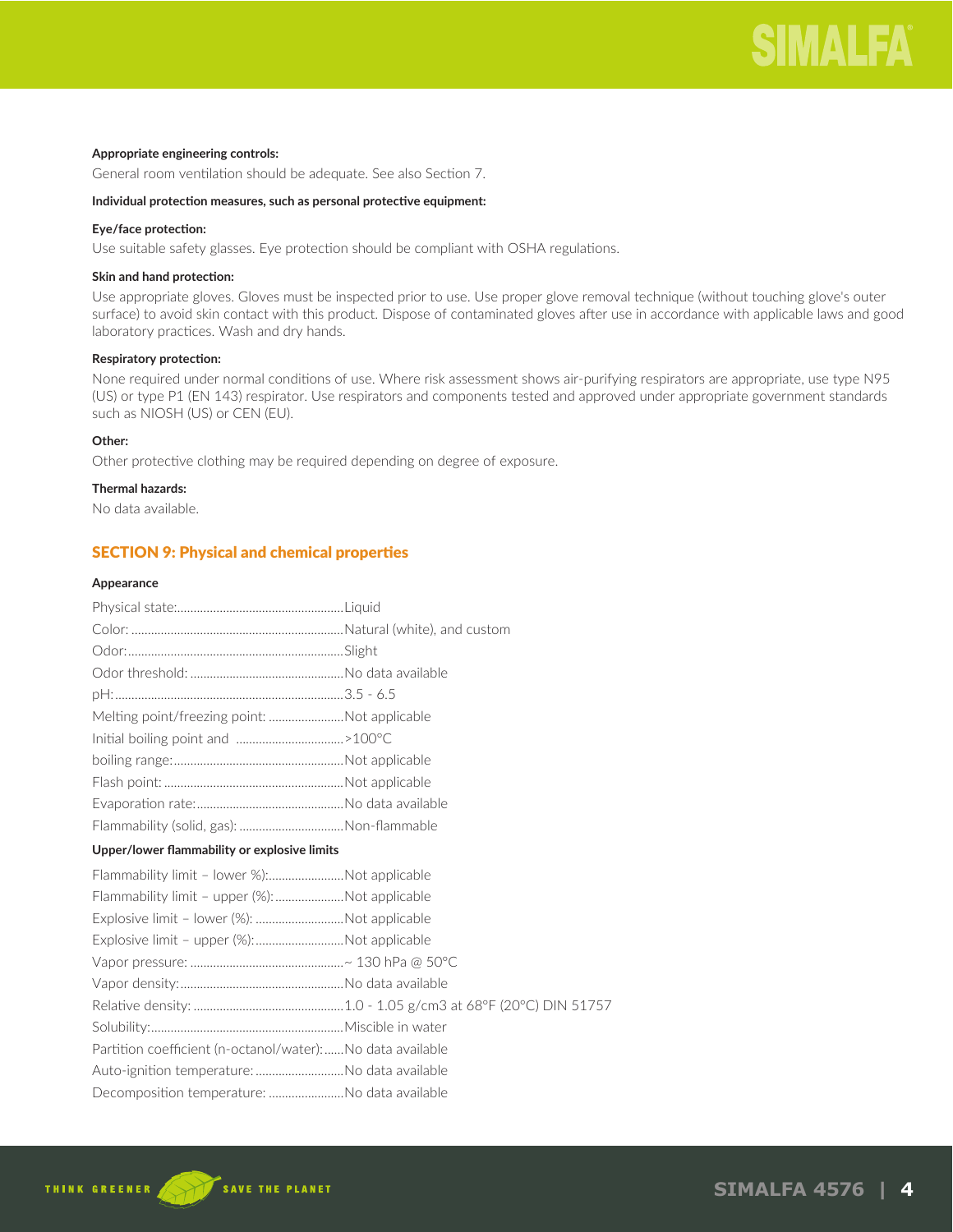

# SECTION 10: Stability and reactivity

| Possibility of hazardous reactions: Not known |                                                                                                      |
|-----------------------------------------------|------------------------------------------------------------------------------------------------------|
|                                               |                                                                                                      |
| Incompatible materials:None known             |                                                                                                      |
|                                               | Hazardous decomposition: Thermal decomposition can lead to the escape of irritating gases and vapors |

# SECTION 11: Toxicological information

# **Information on likely routes of exposure:**

# **Symptoms related to the physical, chemical, and toxicological characteristics:**

None expected.

# **Delayed and immediate effects and chronic effects from short or long-term exposure:**

None expected.

# **Numerical measures of toxicity:**

Ingredient Information

| Substance      | Test Type (species)   | Value |
|----------------|-----------------------|-------|
| Not Applicable | LD50 Oral (Rat)       |       |
|                | LD50 Dermal (Rabbit)  |       |
|                | LC50 Inhalation (Rat) |       |

### **Skin corrosion/irritation:**

Frequently or prolonged contact with skin may cause dermal irritation.

# **Serious eye damage/eye irritation:**

Not expected to cause serious eye damage/eye irritation.

### **Respiratory sensitization:**

No information available on the mixture, however none of the components have been classified as a respiratory sensitizer (or are below the concentration threshold for classification).

# **Skin sensitization:**

No information available on the mixture, however none of the components have been classified as a skin sensitizer (or are below the concentration threshold for classification).

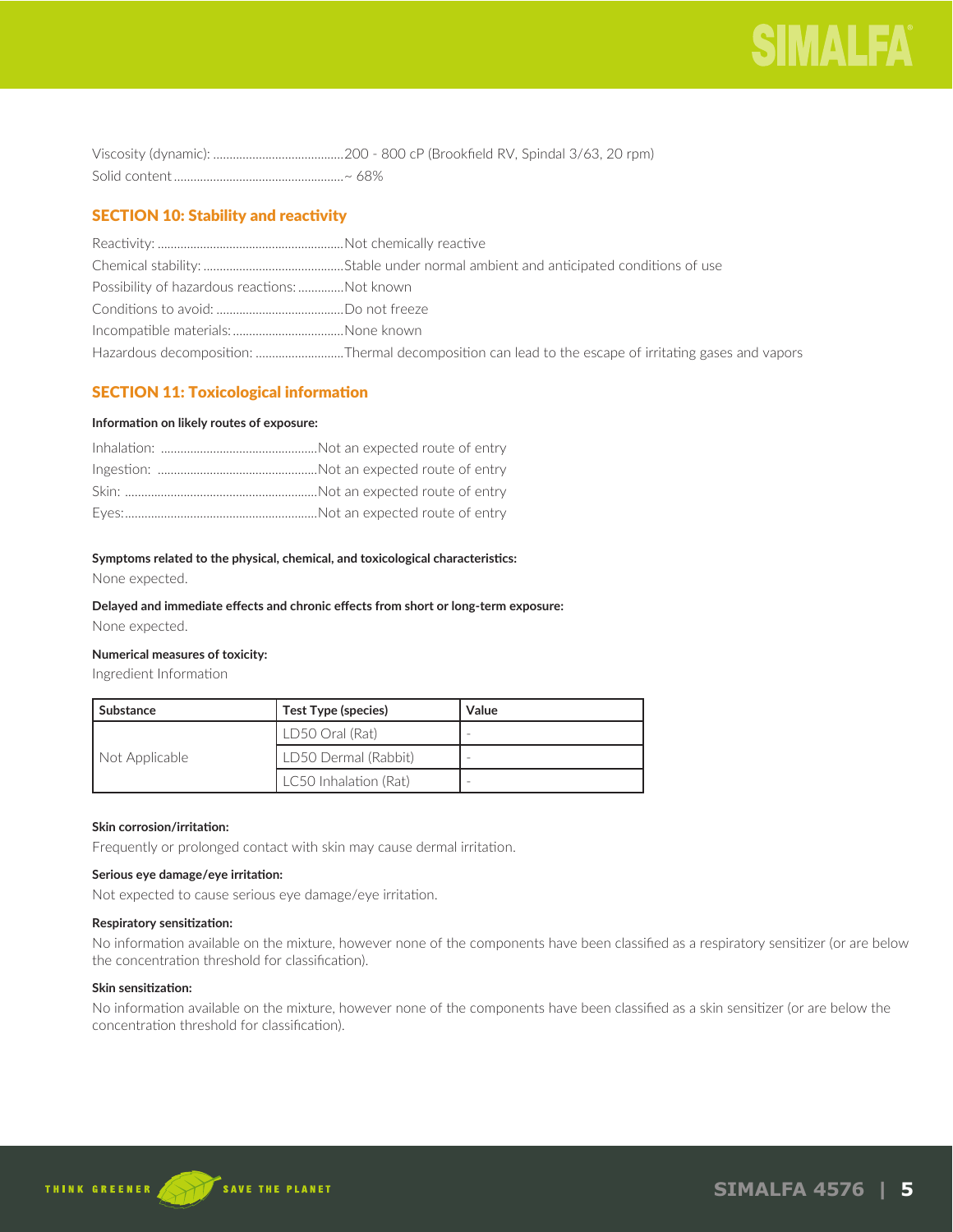# **Germ cell mutagenicity:**

No information available on the mixture, however none of the components have been classified for germ cell mutagenicity (or are below the concentration threshold for classification).

### **Carcinogenicity:**

No information available on the mixture, however none of the components are listed in the National Toxicology Program (NTP) Report on Carcinogens (latest edition) or has been found to be a potential carcinogen in the International Agency for Research on Cancer (IARC) Monographs (latest edition), or by OSHA.

#### **Reproductive toxicity:**

No information available on the mixture, however none of the components have been classified for reproductive toxicity (or are below the concentration threshold for classification).

#### **Specific target organ toxicity:**

#### **Single exposure:**

No information available on the mixture, however none of the components have been classified for STOT SE (or are below the concentration threshold for classification).

#### **Specific target organ toxicity:**

# **Repeat exposure:**

No information available on the mixture, however none of the components have been classified for STOT RE (or are below the concentration threshold for classification).

#### **Aspiration hazard:**

No information available on the mixture, however none of the components have been classified for aspiration hazard (or are below the concentration threshold for classification).

# **Further information:**

No data available.

# SECTION 12: Ecological information

#### **Ecotoxicity:**

# **Product data:**

Product may not be released into water without pre-treatment.

### **Ingredient Information:**

| Substance      | Test Type | <b>Species</b> | Value |
|----------------|-----------|----------------|-------|
|                | LD50      |                |       |
| Not Applicable | EC50      |                |       |
|                | EC/LC50   |                |       |

# **Persistence and Degradability:**

No data available.

# **Bioaccumulative Potential:**

No data available.

**Mobility in Soil:**

No data available.

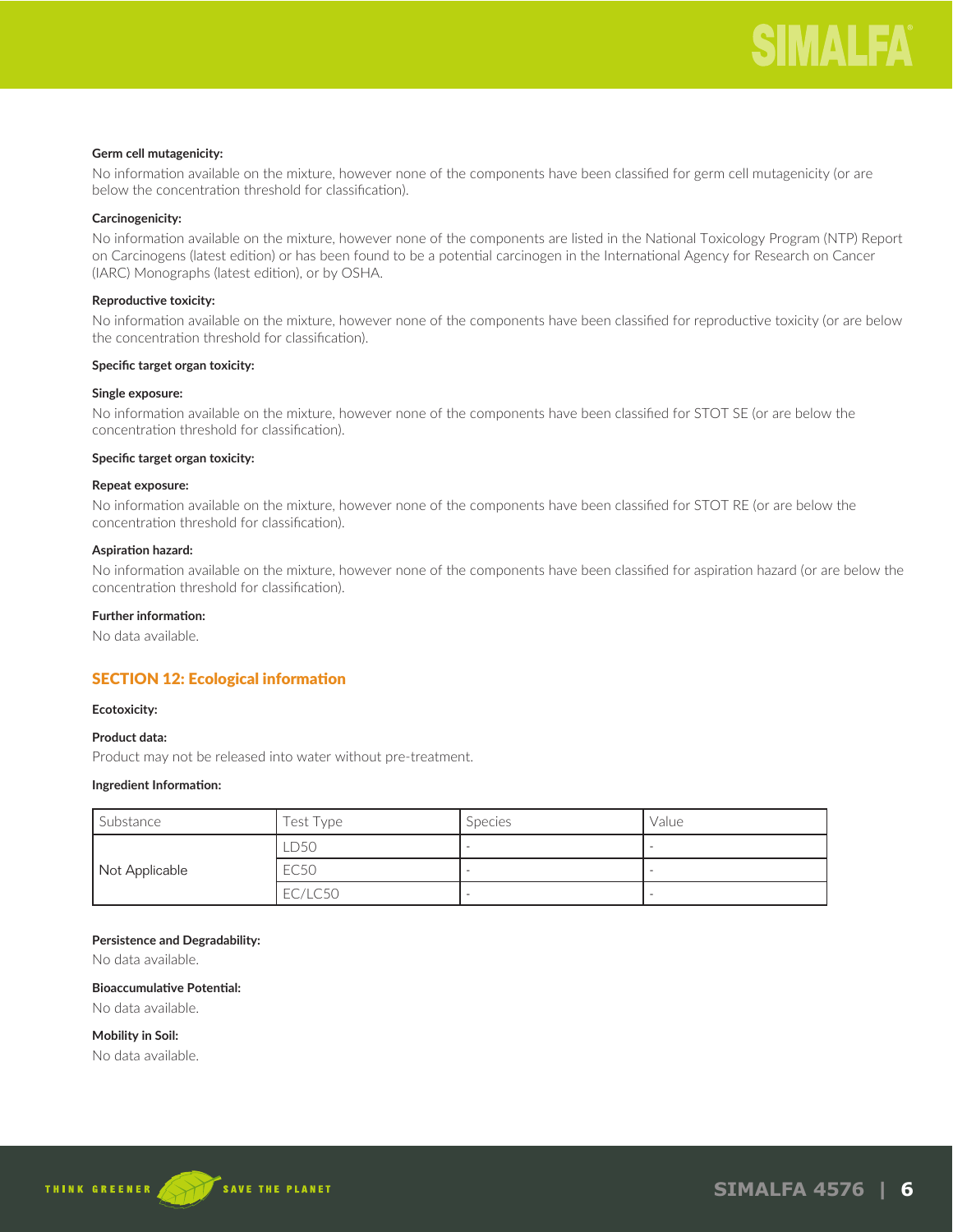# **Other adverse effects:**

Technically correct releases of minimal concentrations to adapted biological sewage treatment facility, will not disturb the biodegradability of activated sludge. Observe regulations concerning local drainage.

# SECTION 13: Disposal considerations

### **Appropriate method of disposal of substance or preparation**

Dispose of contaminate product and materials used in cleaning up spills or leaks in a manner approved for this material. Consult appropriate Federal, State and Local regulatory agencies to ascertain proper disposal procedures.

# **Contaminated packaging:**

Completely emptied packing can be recycled.

# SECTION 14: Transport Information

# **US Department of Transportation Classification (49CFR)**

Not regulated under DOT

**IMDG** Not regulated under IMDG

**IATA (Country variations may apply)** Not regulated under IATA

# **Environmental hazards**

Marine pollutant: No.

# **Transport in bulk (according to Annex II of MARPOL 73/78 and the IBC Code)**

No further relevant information available.

# **Special precautions which a user needs to be aware of, or needs to comply with, in connection with transport or conveyance either within or outside their premises.**

PROTECT FROM FROST/FREEZING

# SECTION 15: Regulatory Information

# **United States Federal Regulations:**

This SDS complies with the OSHA, 29 CFR 1910.1200.

# **Toxic Substances Control Act (TSCA):**

All substances in this product are listed, as required, or are exempt from the TSCA inventory.

# **SARA Superfund and Reauthorization Act of 1986 Title III sections 302, 311,312 and 313:**

Section 302 – No chemicals in this material are subject to the reporting requirements of SARA Title III, Section 302.

# **CERCLA Hazardous Substance List, 40 CFR 302.4:**

This product does not contain chemicals listed on CERCLA.

# **Clean Air Act (CAA) Section 112(r) Accidental Release Prevention (40 CFR 68.130):**

None

# **Clean Water Act Section 311 Hazardous Substances (40 CFR 117.3):**

None

# **SARA Title III Section 302 Extremely Hazardous Substance (40 CFR 355, Appendix A):**

None

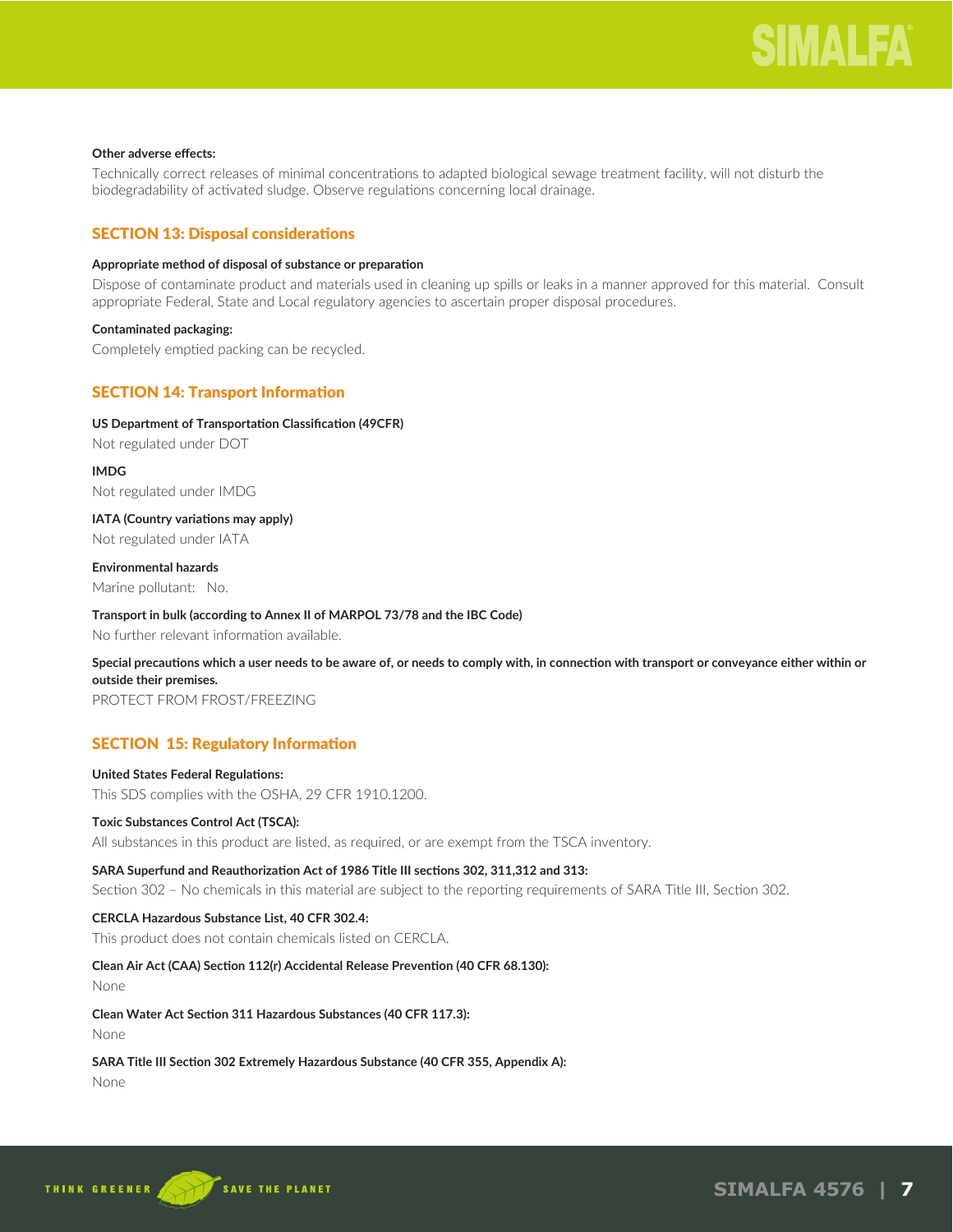

### **Section 311/312 (40 CFR 370):**

| Acute Health Hazard:No     |  |
|----------------------------|--|
| Chronic Health Hazard:  No |  |
|                            |  |
|                            |  |
|                            |  |

# **Section 313 Toxic Release Inventory (40 CFR 372):**

None

# **STATE REGULATIONS:**

This SDS contains specific health and safety data is applicable for state requirements. For details on your regulatory requirements you should contact the appropriate agency in your state.

#### **Massachusetts Right to Know:**

None of the components are listed on the Massachusetts Right to Know List.

#### **New Jersey Right to Know:**

None of the components are listed on the New Jersey Right to Know list.

#### **Pennsylvania Right to Know:**

None of the components are listed on the Pennsylvania Right to Know List.

#### **Canada WHMIS Hazard Class:**

Not applicable

# SECTION 16: Other Information

# **NFPA Hazard Classification**

Health: 1 | Flammability: 0 | Instability: 0 | Special Hazards: None

#### **Revision Date: June 23, 2020**

### **Disclaimer:**

Workers using Simalfa should read and understand this SDS and be trained in the proper use of this material.

This information is accurate to the best of Alfa Adhesives, Inc.'s knowledge, or obtained from sources believed by Alfa Adhesives, Inc. to be accurate. Because many factors may affect processing or application/use, we recommend that you make tests to determine the suitability of this product for your particular purpose prior to use. No warranties of any kind, either expressed or implied, including warranties of merchantability or fitness for a particular purpose, are made regarding products described or designs, data or information set forth, or that the products, designs, data or information may be used without infringing the intellectual property rights of others. In no case shall the descriptions, information, data or designs provided be considered a part of our terms and conditions of sale. Further, you expressly understand and agree that the descriptions, designs, data, and information furnished by Alfa Adhesives, Inc. hereunder are given gratis and Alfa Adhesives, Inc. assumes no obligation or liability for the description, designs, data and information given or results obtained, all such being given and accepted at your risk.

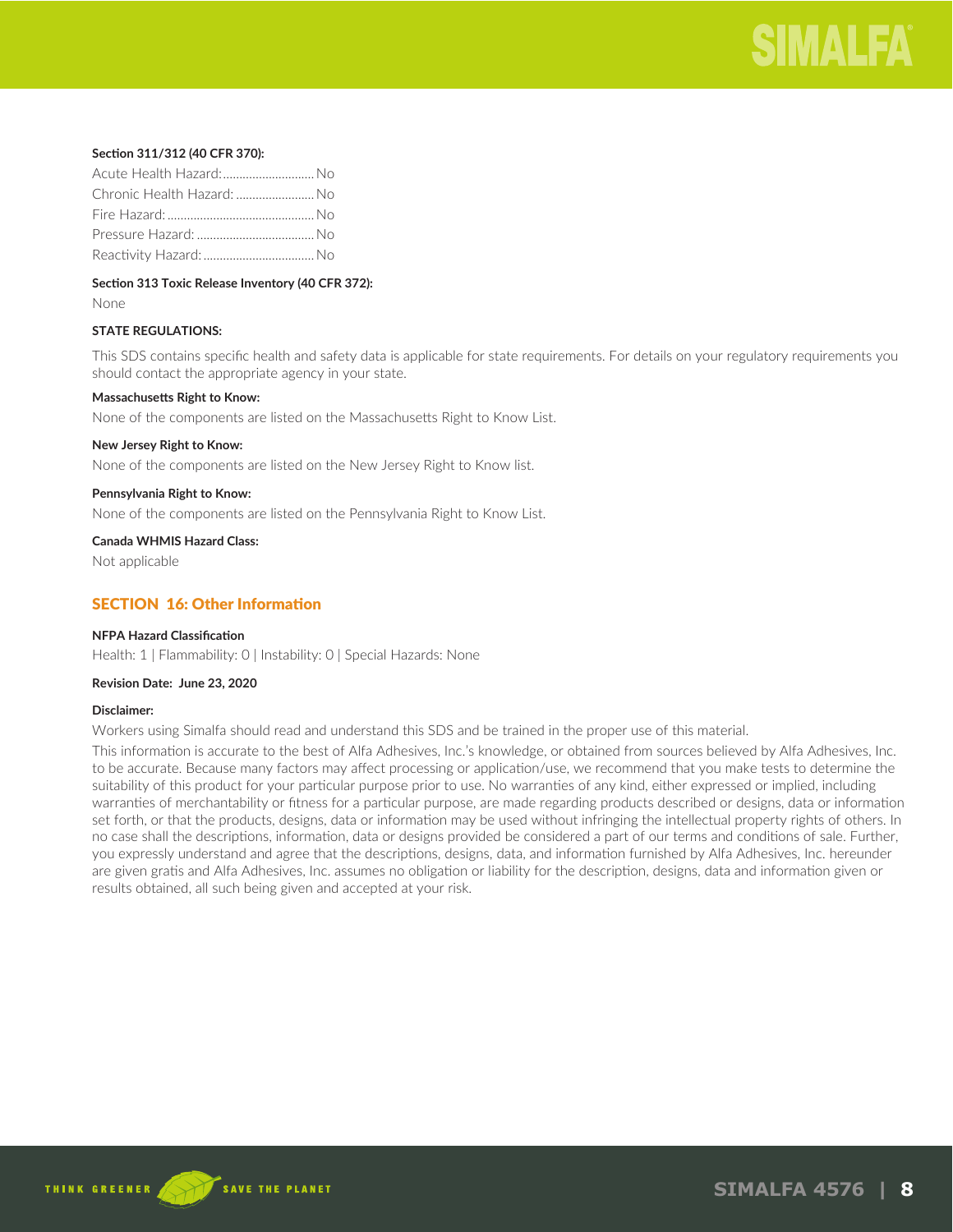# ${HoudATECNICA}$

ISO 9001:2008 REGISTERED | GREENGUARD GOLD + GREENGUARD CERTIFIED

# SIMALFA 4576

# Descripción del producto

Simalfa 4576 es un adhesivo a base de agua, de alto rendimiento y sensible a la presión que se puede utilizar para instalar losetas de alfombra, cojines de alfombra comerciales, láminas de vinilo reforzado con fibra de vidrio, losetas de vinilo, textiles, espumas flexibles y mucho más. El producto es fácil de aplicar, se seca rápidamente y ofrece una alta resistencia al corte, lo que lo convierte en el adhesivo de elección donde el rendimiento es vital.

# Propiedades específicas

Super tack instantaneo Alto rendimiento Pegue instantáneo Procesos rápidos Aplicación a una sola cara Reposicionabilidad Suave línea de pegue Libre de solventes

# Propiedades físicas

| Contenido de sólidos:~68%                    |                                                             |
|----------------------------------------------|-------------------------------------------------------------|
| Gravedad específica: ~ 1.06g/cm3 a 20°c      |                                                             |
|                                              |                                                             |
|                                              | Viscosidad Brookfield:  200 - 800 cP (Spindal 3/63, 20 RPM) |
|                                              |                                                             |
|                                              |                                                             |
| Punto de congelación:  32°F (0°C)            |                                                             |
| Manejo y almacenaje: Mínimo 5°C, máximo 40°C |                                                             |
|                                              |                                                             |
|                                              |                                                             |
|                                              |                                                             |

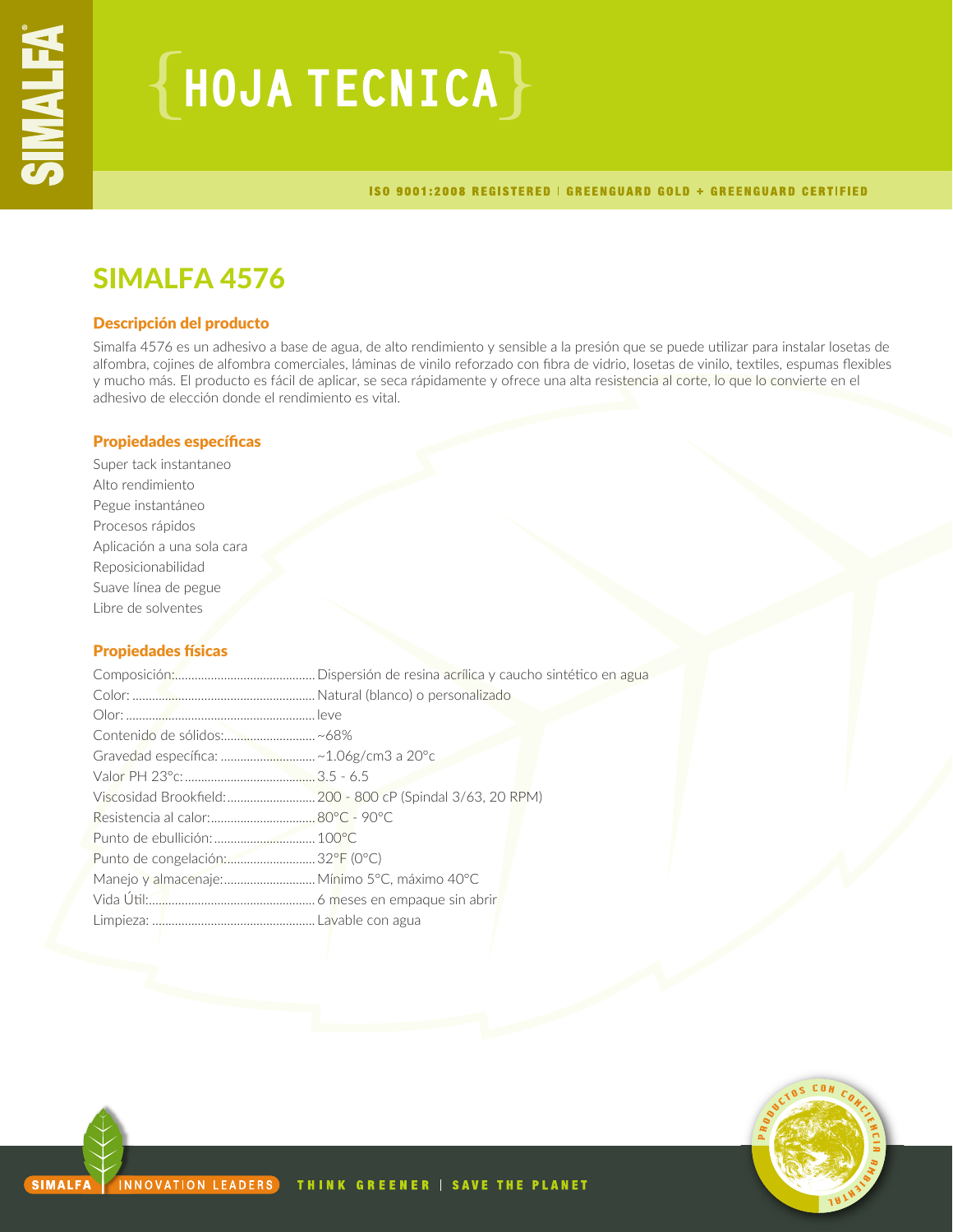# Presentaciones del producto

Simalfa está disponible en contenedores de 5, 110 y 250 galones ( 20, 440 y 1000 Kg). Para información adicional, visitar la web en: www.simalfa.com/techinfo/container.htm

# Preparación de la superficie

Las superficies deben estar limpias, secas y sin polvo. Cualquier producto a base de petróleo como el aceite o la grasa puede evitar una unión adecuada.

# Solicitud

Nunca agite ni mezcle antes de usar. Simalfa se puede aplicar a una o ambas superficies con un rodillo, llana o pistola. Sin embargo, en muchos casos, la aplicación de un solo lado es el método preferido. Siempre superponga ligeramente la aplicación con cada pasada para garantizar una cobertura uniforme.

# **Cobertura**

La cobertura variará dependiendo de la porosidad de los sustratos y la resistencia del enlace adhesivo deseado. Los usuarios típicos cubrirán hasta 1000 pies cuadrados por galón. En todos los casos, se requerirá la evaluación del usuario para determinar los niveles óptimos de cobertura para su aplicación.

# Tiempo de montaje y unión

Se debe aplicar Simalfa 4574 y dejar secar antes de colocar las piezas juntas. Para algunas aplicaciones, la colocación en húmedo es adecuada, sin embargo, el usuario debe realizar una prueba. Los usuarios pueden reposicionar los sustratos, para maximizar la calidad de su producto, sin volver a aplicar. Se puede aplicar presión mediante métodos manuales o mecánicos para mejorar la unión.

# Método de aplicación y equipo

SIMALFA 4576 se dispensa mejor vertiéndolo sobre el sustrato, o si se pulveriza a través de nuestro sistema de suministro por gravedad de flujo libre o nuestro cubo de presión.

Métodos de aplicación:..........................rodillo, brocha, llana, rociado manual, rociado automático, capa de rodillo

| Pistola pulverizadora: SIMALFA HVLP         |                                                                                                                                                                                 |
|---------------------------------------------|---------------------------------------------------------------------------------------------------------------------------------------------------------------------------------|
| Tamaño de boquilla: 1.5 mm, 2.0 mm o 2.5 mm |                                                                                                                                                                                 |
|                                             | Método de dispensación: Sistema de flujo libre (Patente #: 5868319) o cubo de presión. El bombeo también es adecuado<br>para aplicaciones donde se necesitan grandes volúmenes. |
|                                             | plástico. Definitivamente NO hay metales coloreados como aluminio, acero, latón, etc.                                                                                           |
|                                             | Limpieza de equipos: Use solo agua. Nunca use solventes de ningún tipo.                                                                                                         |

NO SUMERJA LA PISTOLA DE PULVERIZACIÓN EN AGUA

# Limpiar

En algunos casos, el adhesivo húmedo puede eliminarse con agua. El adhesivo seco no se puede quitar de sustratos porosos como alfombras, espumas o telas. Se recomienda que los usuarios eviten que el adhesivo penetre en superficies donde no se desea.

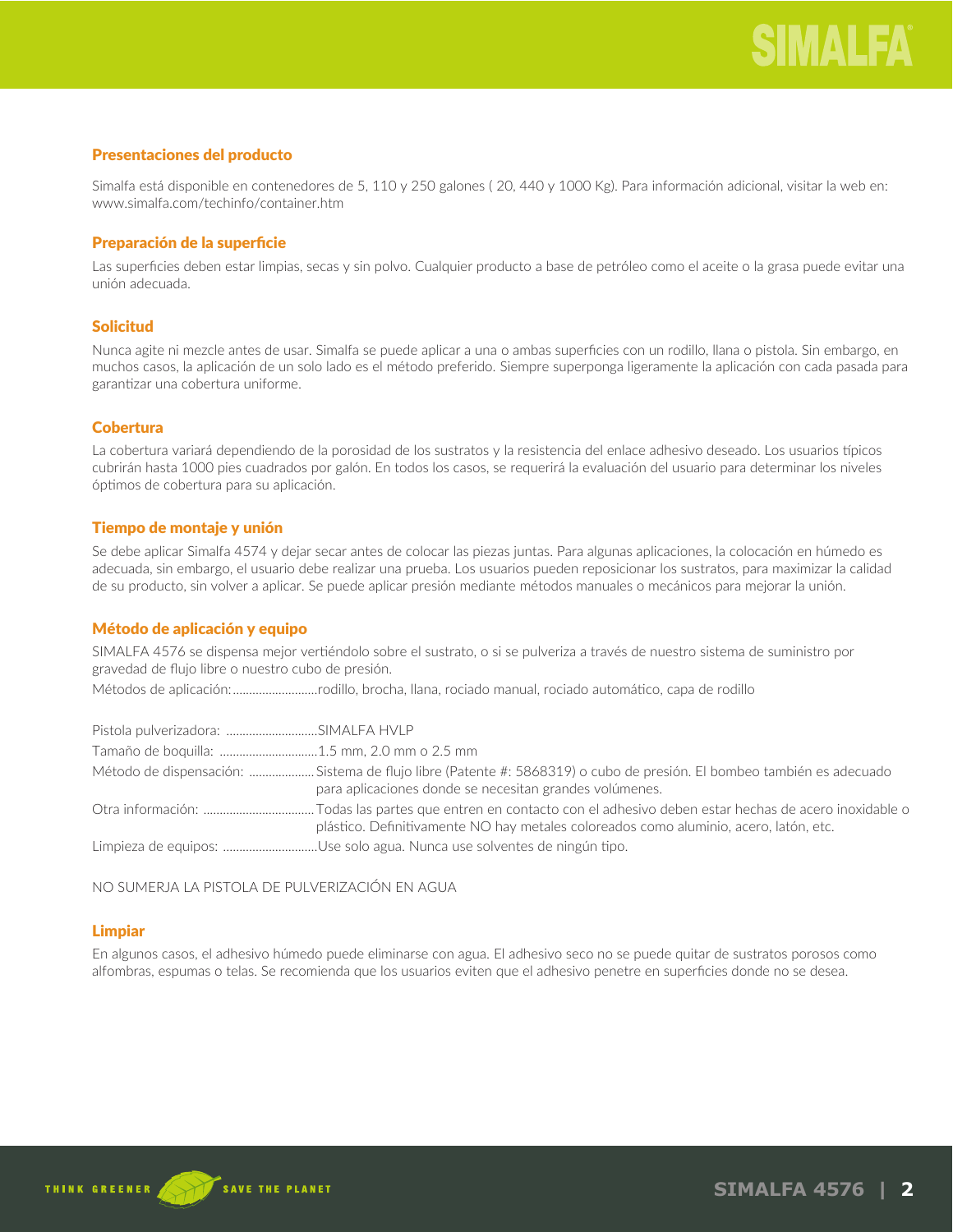# Limpieza

En caso que el adhesivo este húmedo (liquido) se puede remover con agua. El adhesivo seco en superficies porosas como lo son telas y espumas no podrá ser removido. Se recomienda a los usuarios evitar que el adhesivo caiga en zonas no deseadas.

# Información Preventiva

Antes de usar SIMALFA 4576 por favor referirse a la hoja de seguridad y a la etiqueta del producto, para consultar las recomendaciones de salud y seguridad.

# Para Información Adicional

Para pedir información adicional por favor visiten nuestra pagina www.simalfa.com, o contáctenos vía teléfono al 001(973)423-9266 o por correo postal a SIMALFA | 15 Lincoln Street | Hawthorne | NJ | 075006 | EE.UU.

# Aviso importante

Esta información es acertada según el mejor conocimiento de Adhesivos Alfa Inc obtenida de fuentes confiables para la misma. Dado que muchos factores pueden intervenir en el desempeño, procesamiento o aplicación, nosotros recomendamos que haga pruebas para determinar la idoneidad del producto con su uso en particular. Este producto no cuenta con garantías de ningún tipo, ni expresas ni implícitas, incluyendo garantías de come ciabilidad o uso específico o en cuanto a las descripciones, diseños de los productos o información establecida. En ningún caso debe la información y diseño ser tomada como términos y condiciones para la compra del producto. Se debe entender toda la información, diseños y descripciones como material gratis dada por Alfa Adhesives, Inc. Por lo tanto Alfa Adhesives Inc no asume ninguna responsabilidad ni obligación sobre los conceptos, diseños e información dados, todos deben ser aceptados bajo su propia responsabilidad y riesgo.

# TDS redactada por:

Alfa Adhesives, Inc. (SIMALFA) 15 Lincoln Street Hawthorne, NJ 07506 EE.UU. Tel: 001.973.423.9266 Fax: 001.973.423.9264

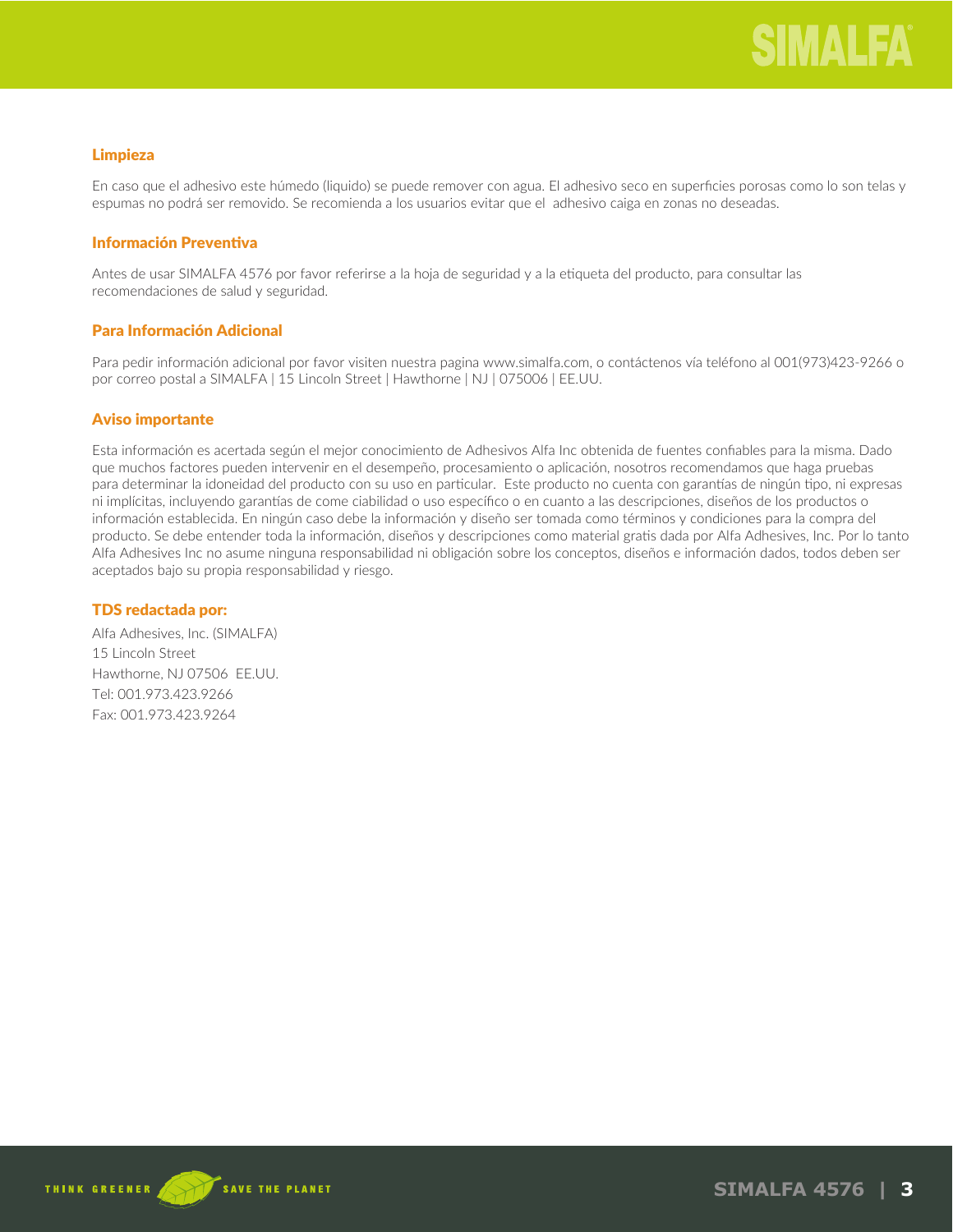# **{HOJA DE SEGURIDAD}**

ISO 9001:2008 REGISTERED | GREENGUARD GOLD + GREENGUARD CERTIFIED

# SIMALFA 4576

# SECCIÓN 1: Identificación

| Identificador de Producto: SIMALFA 4576        |                                                                                                                                                                                         |
|------------------------------------------------|-----------------------------------------------------------------------------------------------------------------------------------------------------------------------------------------|
|                                                |                                                                                                                                                                                         |
|                                                |                                                                                                                                                                                         |
|                                                |                                                                                                                                                                                         |
|                                                | Uso de la sustancia/mezcla: Adhesivo sensible a la presión (PSA), Uso industrial, Películas, textiles, espuma flexible de<br>unión, Fabricación de muebles, Construcción de un vehículo |
|                                                |                                                                                                                                                                                         |
| <b>Fabricante información:</b>                 |                                                                                                                                                                                         |
|                                                |                                                                                                                                                                                         |
|                                                |                                                                                                                                                                                         |
|                                                | Horas de oficina (Lunes - Viernes) 6.00 am (de la mañana) to 5:00 pm (de la tarde)                                                                                                      |
| Compañía número de teléfono: 1.973.423.9266    |                                                                                                                                                                                         |
|                                                | Empresa Contacto Nombre: Darren Gilmore, darren.gilmore@simalfa.com                                                                                                                     |
| Teléfono en caso de emergencia: 1.973.423.9266 |                                                                                                                                                                                         |

# SECCIÓN 2: Identificación de los peligros

# **Clasificación de la sustancia o mezcla, de conformidad con el reglamento párrafo (d) de la regulación §1910.1200:**

| Peligroso para el medio                               |  |
|-------------------------------------------------------|--|
|                                                       |  |
| Palabra de Advertencia GHS: No aplica                 |  |
| Indicación de Peligro GHS: No aplica                  |  |
| Pictograma de Peligro GHS: No se usa pictograma       |  |
| Consejos de Prudencia GHS:                            |  |
|                                                       |  |
|                                                       |  |
|                                                       |  |
|                                                       |  |
| Peligro no clasificadas de otro modo:Ninguno conocido |  |
| Porcentaje de ingrediente(s)                          |  |
| de toxicidad aguda desconocida:No aplica.             |  |

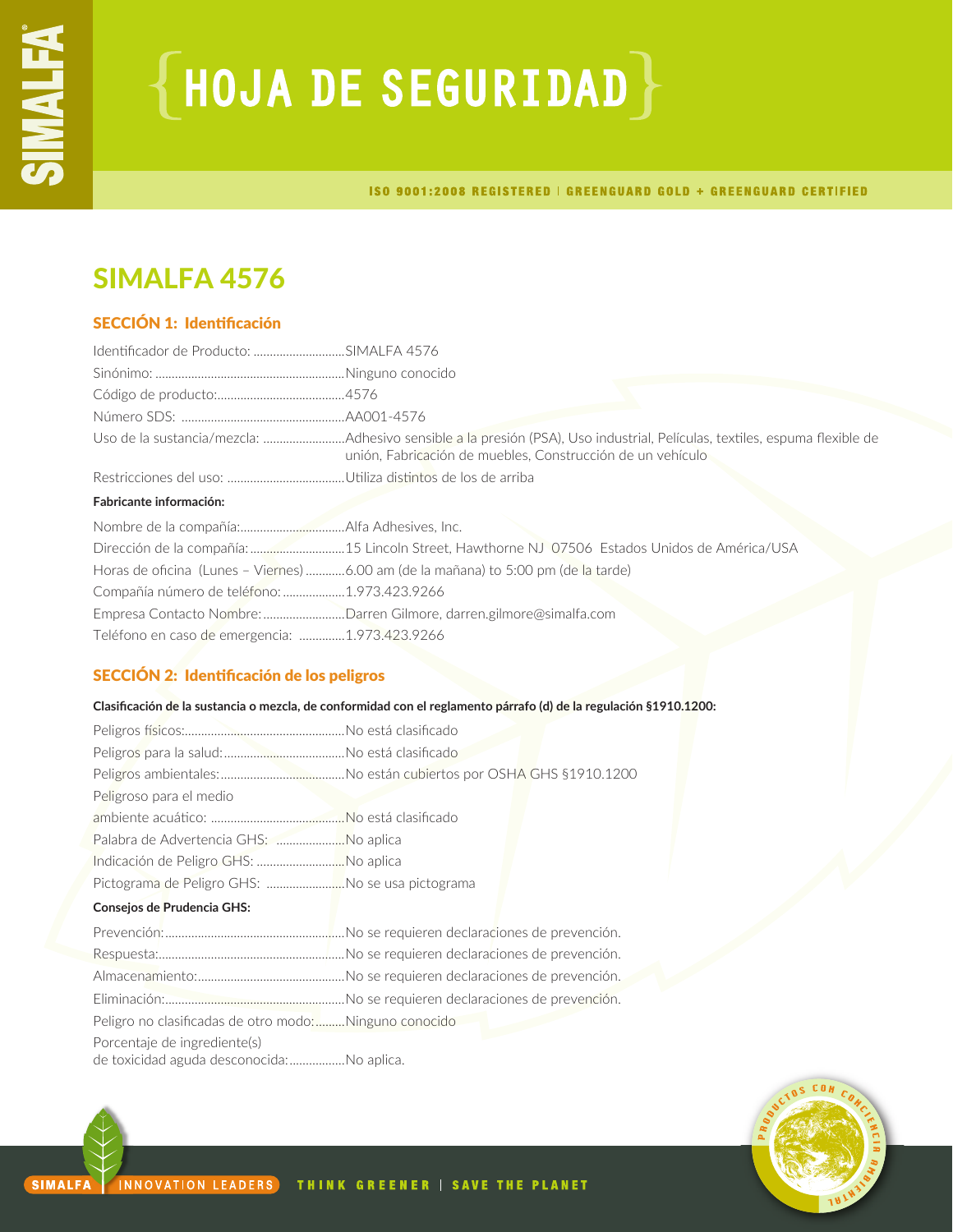# Sección 3, Composición/información sobre los componentes

# **Mezcla:**

Dispersión acrílica y agua

| l Chemical Name                                                           | CAS# | Concentration (weight %) |
|---------------------------------------------------------------------------|------|--------------------------|
| No hay componentes peligrosos por<br>l encima del umbral de clasificación |      |                          |

Nota : El saldo de los ingredientes no están clasificados como peligrosos o están por debajo del umbral de clasificación con los criterios de la Federal OSHA Estándar de Comunicación de Peligros 29 CFR 1910.1200.

# Sección 4, Primeros auxilios

# Descripción de las medidas necesarias:

# **Inhalación:**

Transportar a la persona al aire libre. . En caso de irritación del tracto respiratorio buscar asistencia médica.

# **Contacto con la piel:**

En caso de contacto con la piel, lavar con agua y jabón inmediato.

# **En caso de irritación cutánea:**

Consultar a un médico.

# **Contacto con los ojos:**

En caso de contacto con los ojos, manteniendo los párpados bien separados y lavar inmediatamente con abundante agua prolongadamente, durante al menos 5 minutos. Posteriormente consultar a un oftalmólogo

# **Ingestión:**

Buscar asistencia médica inmediata.

# **Síntomas/efectos más importantes, agudos y retardados:**

Ninguno actualmente conocido.

# **Indicación de la necesidad de recibir atención médica inmediata y tratamiento especial requerido en caso necesario:**

Si se observan los síntomas, consulte a un médico y darles esta SDS.

# Sección 5, Medidas de lucha contra incendios

# **Medios de extinción apropiados:**

Agua, Espuma, Polvo seco.

# **Material extintor inadecuado:**

Ninguno conocido .

# **Peligros específicos de los productos químicos:**

El producto no es combustible. No inhalar humos procedentes de incendios o de vapores de descomposición. Los productos de combustión – Gases irritantes y vapores.

# **Equipo de protección especial y precauciones para los equipos de lucha contra incendios:**

Llevar ropa de protección completa y equipo de respiración autónomo aprobado por NIOSH. Utilizar agua para enfriar los contenedores expuestos al fuego.

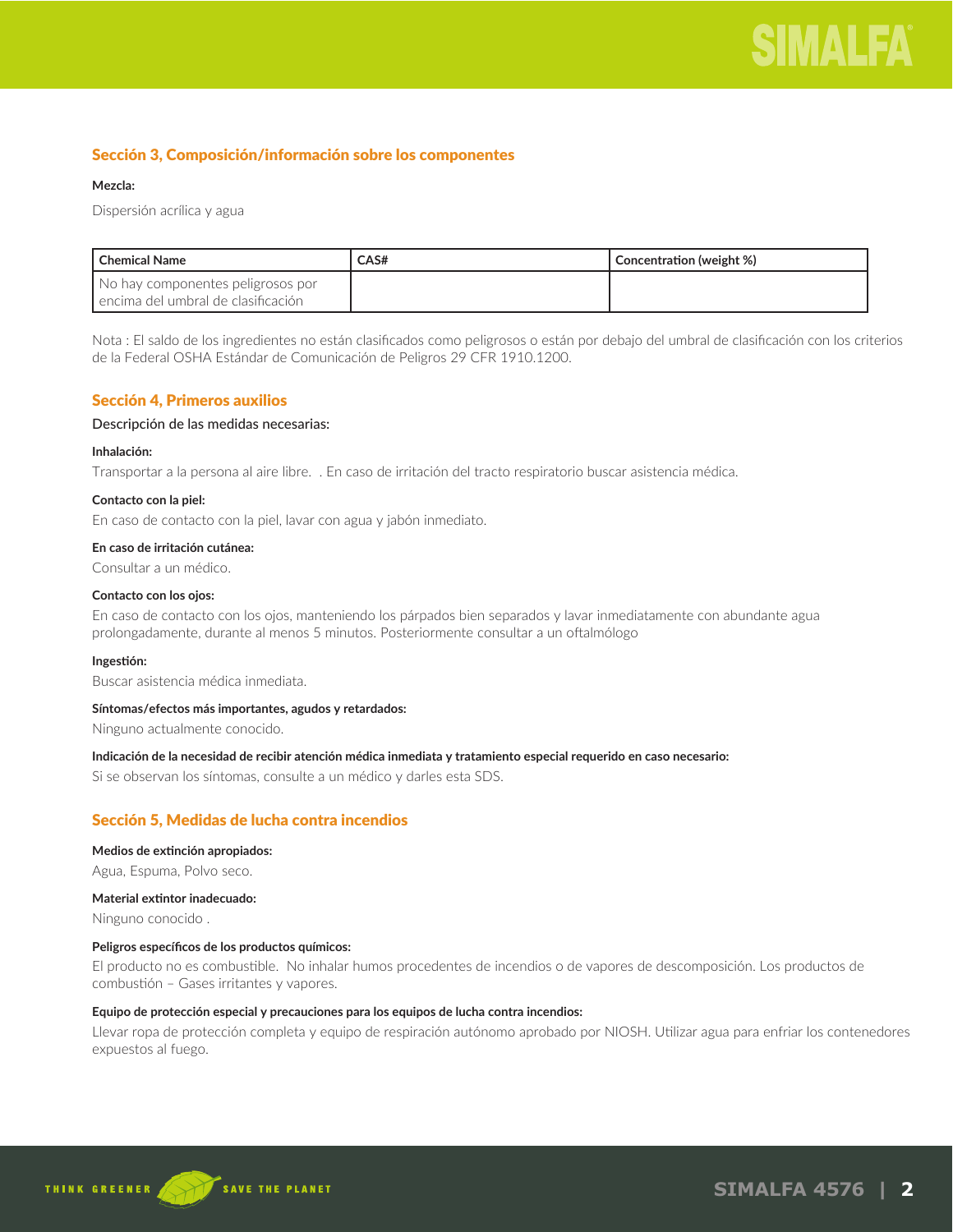# Sección 6, Medidas que deben tomarse en caso de vertido accidental

## **Precauciones individuales, equipos de protección y procedimientos de emergencia:**

Usar el equipo de protección personal (EPP) adecuado tales como: guantes, gafas y ropa de protección cuando sea necesario basándose en las condiciones (Vea la Sección 8). Vea la Sección 2 y 7 para obtener información adicional sobre los peligros y medidas cautelares. Quitar la ropa contaminada.

### **Precauciones Medioambientales:**

Detener la fuga si puede hacerse sin riesgo. No verter en desagües ni en el medio ambiente acuático. Cubrir los desagües.

#### **Métodos y materiales de aislamiento y limpieza:**

Recoger mecánicamente el producto. Absorber inmediatamente el producto derramado con sólidos inertes como arcilla o tierra de diatomeas, agente aglutinante ácido o universal. Limpiar las superficies contaminadas a fondo. Conservar el agua de lavado contaminada y deseche. Eliminar en un lugar de tratamiento adecuado de acuerdo con las regulaciones locales / regionales / internacionales.

# Sección 7, Manipulación y almacenamiento

#### **Precauciones para una manipulación segura:**

Se deben seguir las precauciones necesarias para el manejo de productos químicos. Si es imposible o insuficiente de succión de las inmediaciones, una buena ventilación del lugar de trabajo debe garantizarse. Use buenas prácticas de higiene personal y usar el equipo de protección personal (EPP) adecuado (vea la Sección 8). . Lavarse las manos y otras áreas expuestas con un jabón suave y agua antes de tomar un descanso del trabajo y abandonar el trabajo

#### **Condiciones de almacenamiento seguro, incluidas cualesquiera incompatibilidades:**

Conservar únicamente en el recipiente original. Mantener el recipiente herméticamente cerrado.

# **Temperatura de almacenamiento:**

 $5 - 40^{\circ}$ C

#### **Duracion:**

6 meses en envase cerrado.

# Sección 8, Controles de exposición/protección personal

# **Parámetros de control:**

# **Límites de exposición laboral:**

No contiene sustancias que sobrepasen el límite de concentración fijado un límite de exposición ocupacional.

| US OSHA HAZARDOUS COMPONENTS (29 CFR 1910.1200):  Permissible Exposure Limits |  |  |
|-------------------------------------------------------------------------------|--|--|
| PEL-TWA (8 hour)<br>PEL-STEL (15 min)<br>l Substance                          |  |  |
| Not Applicable                                                                |  |  |

| US ACGIH Threshold Limit Values                      |  |  |  |
|------------------------------------------------------|--|--|--|
| TLV-TWA (8 hour)<br>TLV-STEL (15 min)<br>l Substance |  |  |  |
| Not Applicable                                       |  |  |  |

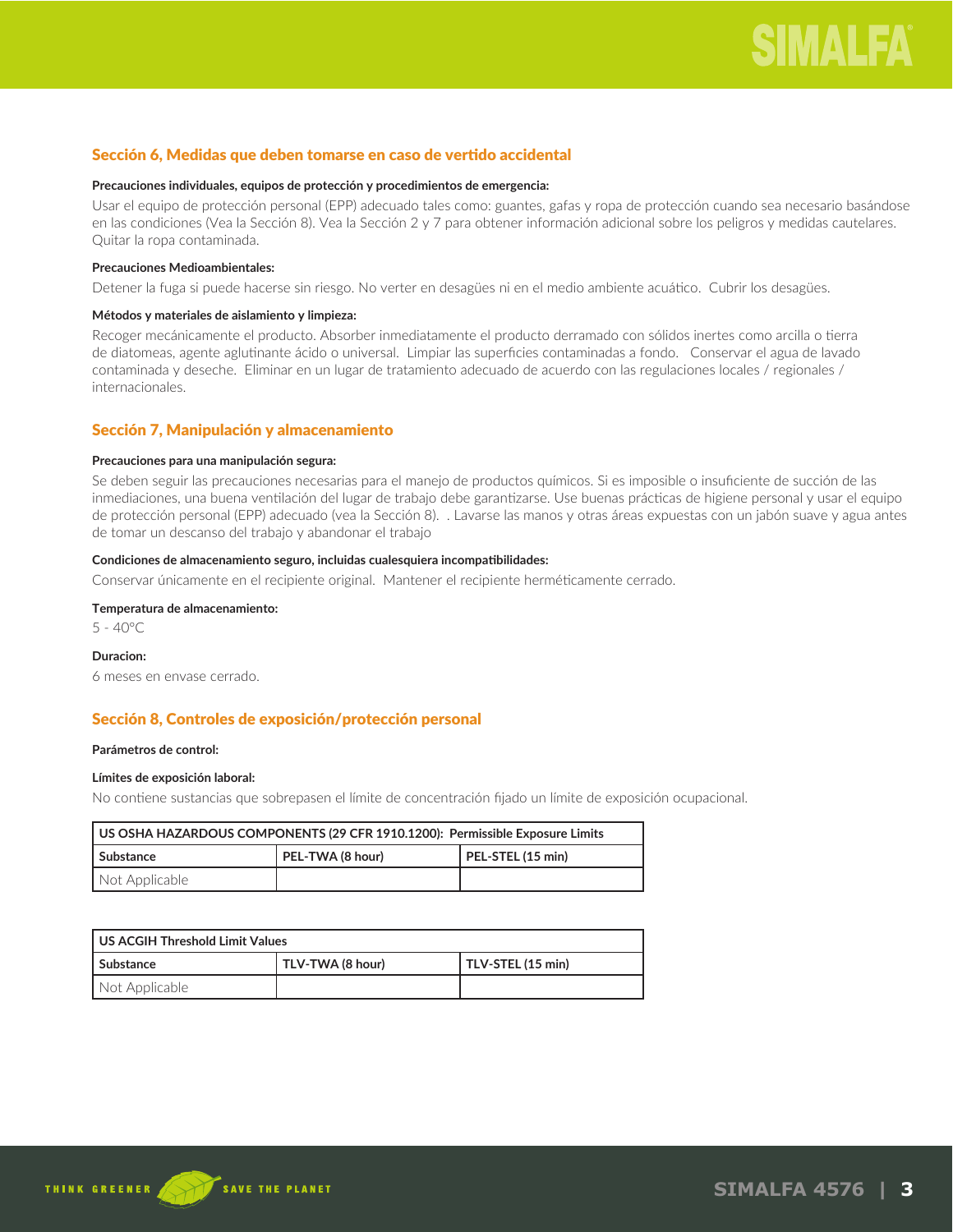

| NIOSH Exposure Limits |            |             |  |
|-----------------------|------------|-------------|--|
| l Substance           | <b>TWA</b> | <b>STEL</b> |  |
| Not Applicable        |            |             |  |

**Controles apropiados de ingeniería:** 

**Ventilación general del área debe ser adecuada. También vea la Sección 7.**

**Medidas de protección individual, tales como equipos de protección personal:**

**Protección ocular y el rostro: Utilice gafas de protección adecuados.**

**Protección de los ojos debe cumplir con las regulaciones OSHA.**

# **Protección de la piel y de las manos:**

Utilice guantes de protección adecuados. Inspeccione los guantes antes de su uso. Utilice la técnica correcta de quitarse los guantes (sin tocar la superficie exterior del guante) para evitar el contacto de la piel con este producto. Deseche los guantes contaminados después de su uso, de acuerdo con las leyes aplicables y buenas prácticas de laboratorio. Lavar y secar las manos.

## **Protección de las vías respiratorias:**

No se requiere bajo condiciones normales de uso. Donde el asesoramiento de riesgo muestre que los respiradores purificadores de aire son apropiados, usar el tipo N95 (US) o tipo P1 (EN 143). Usar respiradores y componentes testados y aprobados bajo estándares de gobierno tales como NIOSH (US) o CEN (EU).

### **Otros:**

Otra ropa de protección puede ser necesaria dependiendo de grado de exposición.

#### **Peligros térmicos:**

No hay datos disponibles

# Sección 9, Propiedades físicas y químicas

#### **Apariencia**

| Punto de fusión/solidificación: No aplicable                          |  |
|-----------------------------------------------------------------------|--|
|                                                                       |  |
|                                                                       |  |
|                                                                       |  |
|                                                                       |  |
|                                                                       |  |
| Límites de inflamabilidad superior/inferior o límites de explosividad |  |
|                                                                       |  |
| Límites de inflamabilidad: superior %:  No aplicable                  |  |
| Límites de explosividad: inferior %: No aplicable                     |  |
| Límites de explosividad: superior %:  No aplicable                    |  |
|                                                                       |  |
|                                                                       |  |

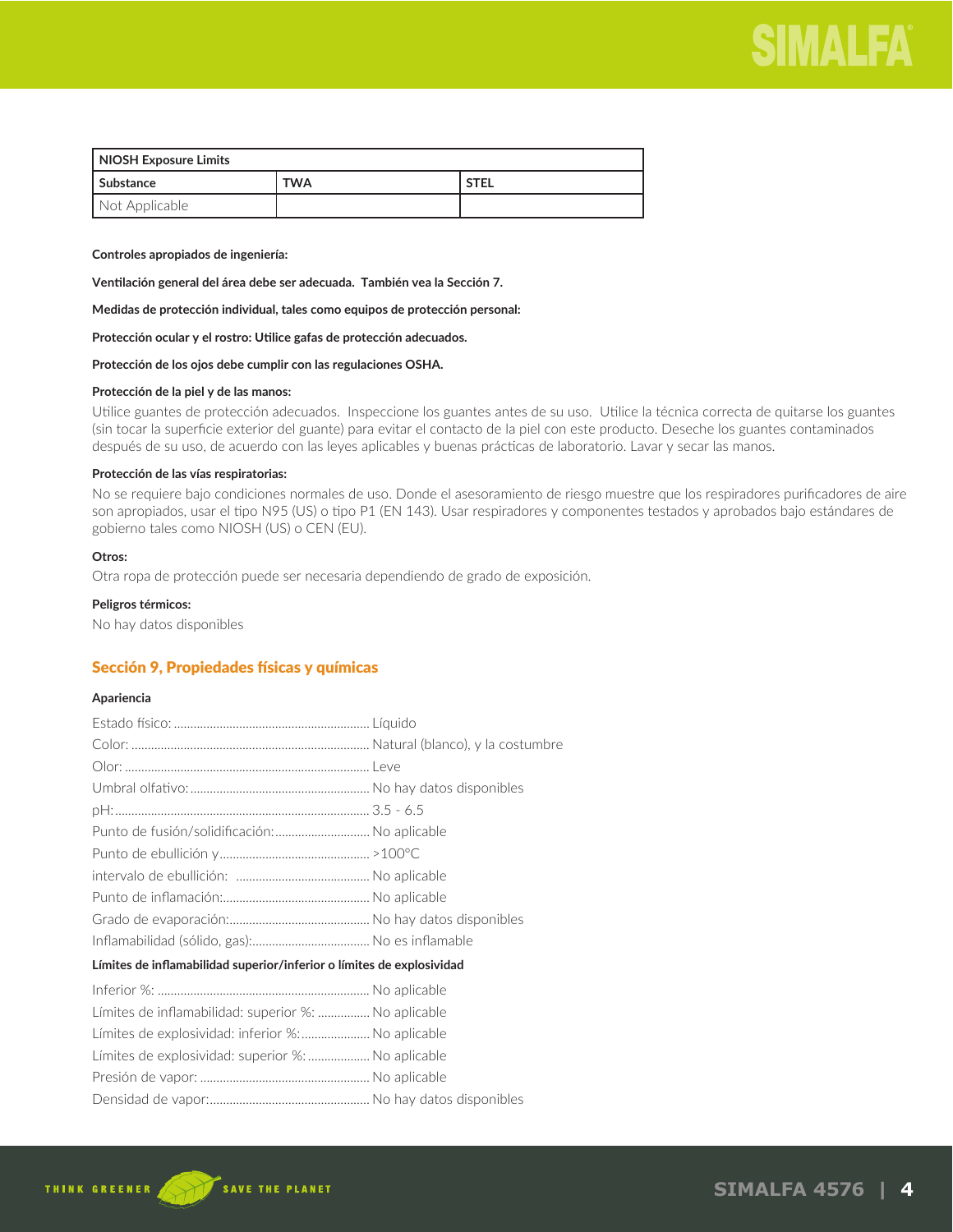

| Coeficiente de partición (n-octanol/agua): No hay datos disponibles |  |
|---------------------------------------------------------------------|--|
| Temperatura de autoignición:  No hay datos disponibles              |  |
| Temperatura de descomposición:  No hay datos disponibles            |  |
|                                                                     |  |
|                                                                     |  |
|                                                                     |  |

# **Sección 10, Estabilidad y reactividad**

| Posibilidad de reacciones peligrosas:  Ninguno conocido. |                                                                                                             |
|----------------------------------------------------------|-------------------------------------------------------------------------------------------------------------|
| Condiciones que deben evitarse:  No congele.             |                                                                                                             |
|                                                          |                                                                                                             |
|                                                          | Productos de descomposición peligrosos: La descomposición térmica puede liberar gases y vapores irritantes. |

# Sección 11, Información toxicológica

# **Información sobre posibles vías de exposición:**

# **Síntomas relacionados con las características físicas, químicas y toxicológicas:**

No se espera ninguna.

**Efectos retardados e inmediatos y efectos crónicos producidos por una exposición a corto o largo plazo:**  No se espera ninguna.

# **Medidas numéricas de toxicidad:**

Información Ingrediente:

| Substance | Test Type (species)     | Value |
|-----------|-------------------------|-------|
| No aplica | LD50 Oral (Ratón)       |       |
|           | LD50 Dérmico (Conejo)   |       |
|           | LC50 Inhalación (Ratón) |       |

# **Corrosión/irritación en la piel:**

Contactos frecuentes o prolongado con la piel puede causar irritación dérmica.

# **Lesiones/irritación graves en los ojos:**

No se espera que cause lesiones/irritación graves en los ojos.

# **Sensibilización respiratoria:**

No hay información disponible sobre la mezcla, sin embargo ninguno de los componentes se han clasificado como sensibilizador respiratorio (o están por debajo del umbral de concentración para la clasificación).

# **Sensibilización de la piel:**

No hay información disponible sobre la mezcla, sin embargo ninguno de los componentes se han clasificado como un sensibilizador de la piel (o están por debajo del umbral de concentración para la clasificación).

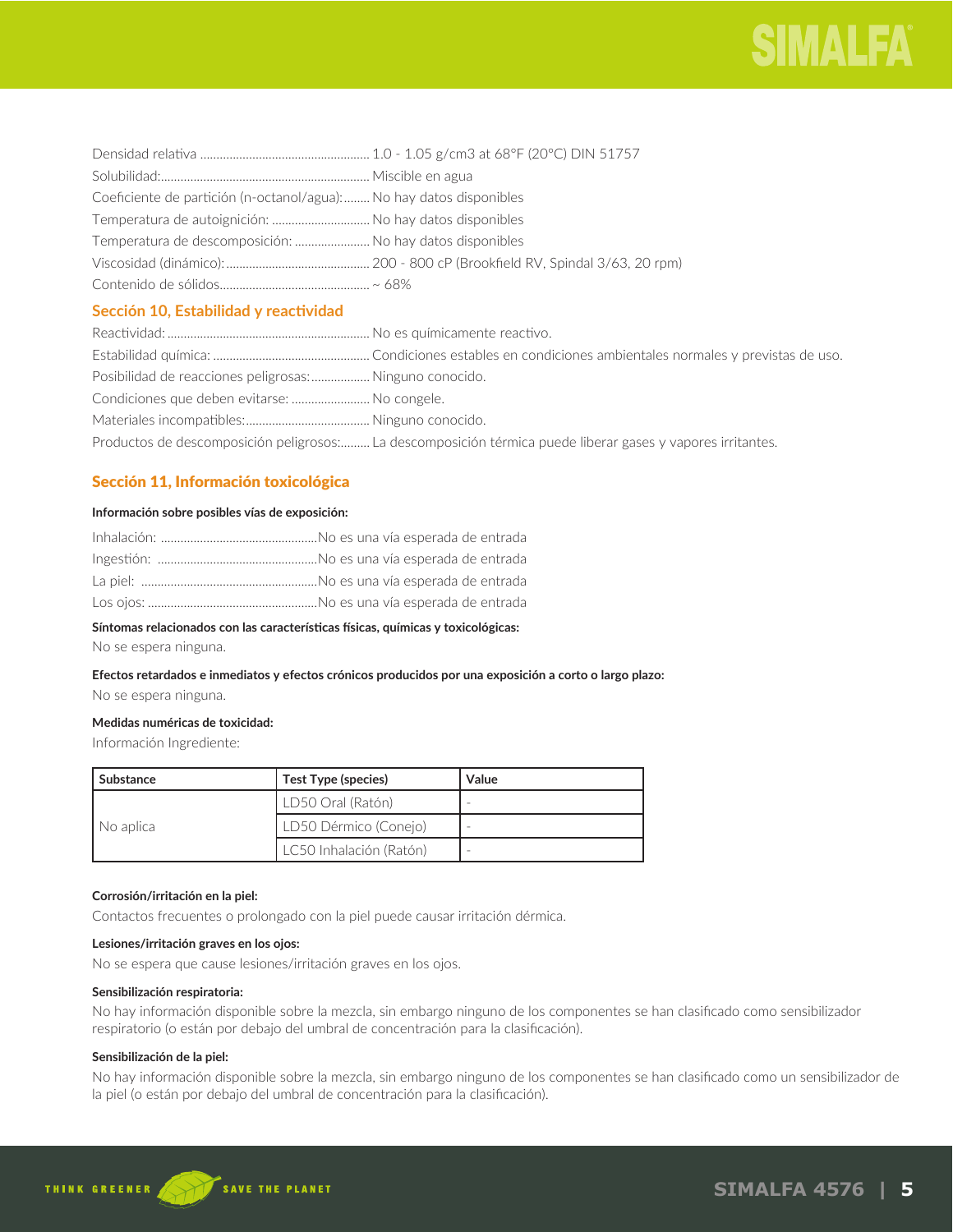# **Mutagenidad de células germinativas:**

No hay información disponible sobre la mezcla, sin embargo ninguno de los componentes se han clasificado como mutagenidad de células germinativas (o están por debajo del umbral de concentración para la clasificación).

# **Carcinogenicidad:**

No hay información disponible sobre la mezcla, sin embargo ninguno de los componentes está listado en el Programa Nacional de Toxicología - Informe sobre Carcinógenos (National Toxicology Program (NTP) Report on Carcinogens) (última edición) o se ha encontrado para ser un carcinógeno potencial en la Agencia Internacional para la Investigación del Cáncer (International Agency for Research on Cancer (IARC)) Monografías (última edición), o por la OSHA.

# **Toxicidad a la reproducción:**

No hay información disponible sobre la mezcla, sin embargo ninguno de los componentes se han clasificado como toxicidad a la reproducción (o están por debajo del umbral de concentración para la clasificación).

# **Toxicidad sistémica para órganos**

#### **diana (exposición única):**

No hay información disponible sobre la mezcla, sin embargo ninguno de los componentes se han clasificado como Toxicidad sistémica para órganos diana (exposición única) (o están por debajo del umbral de concentración para la clasificación).

#### **Toxicidad sistémica para órganos**

#### **diana (exposición repetida):**

No hay información disponible sobre la mezcla, sin embargo ninguno de los componentes se han clasificado como (exposición repetida) (o están por debajo del umbral de concentración para la clasificación).

#### **Peligro por aspiración:**

No hay información disponible sobre la mezcla, sin embargo ninguno de los componentes se han clasificado como peligro por aspiración (o están por debajo del umbral de concentración para la clasificación).

### **Información adicional:**

Ninguno conocido.

# Sección 12, Información ecotoxicológia

# **Ecología:**

# **Datos del producto:**

El producto no puede ser liberado en el agua sin tratamiento previo.Ingredient Information:

# **Información Ingrediente:**

| Substance | Test Type | <b>Species</b> | Value |
|-----------|-----------|----------------|-------|
| No aplica | LD50      |                |       |
|           | EC50      |                |       |
|           | EC/LC50   |                |       |

#### **Persistencia y degradabilidad:**

No hay datos disponibles

# **Potencial de bioacumulación:**

No hay datos disponibles

# **Movilidad en suelo:**

No hay datos disponibles

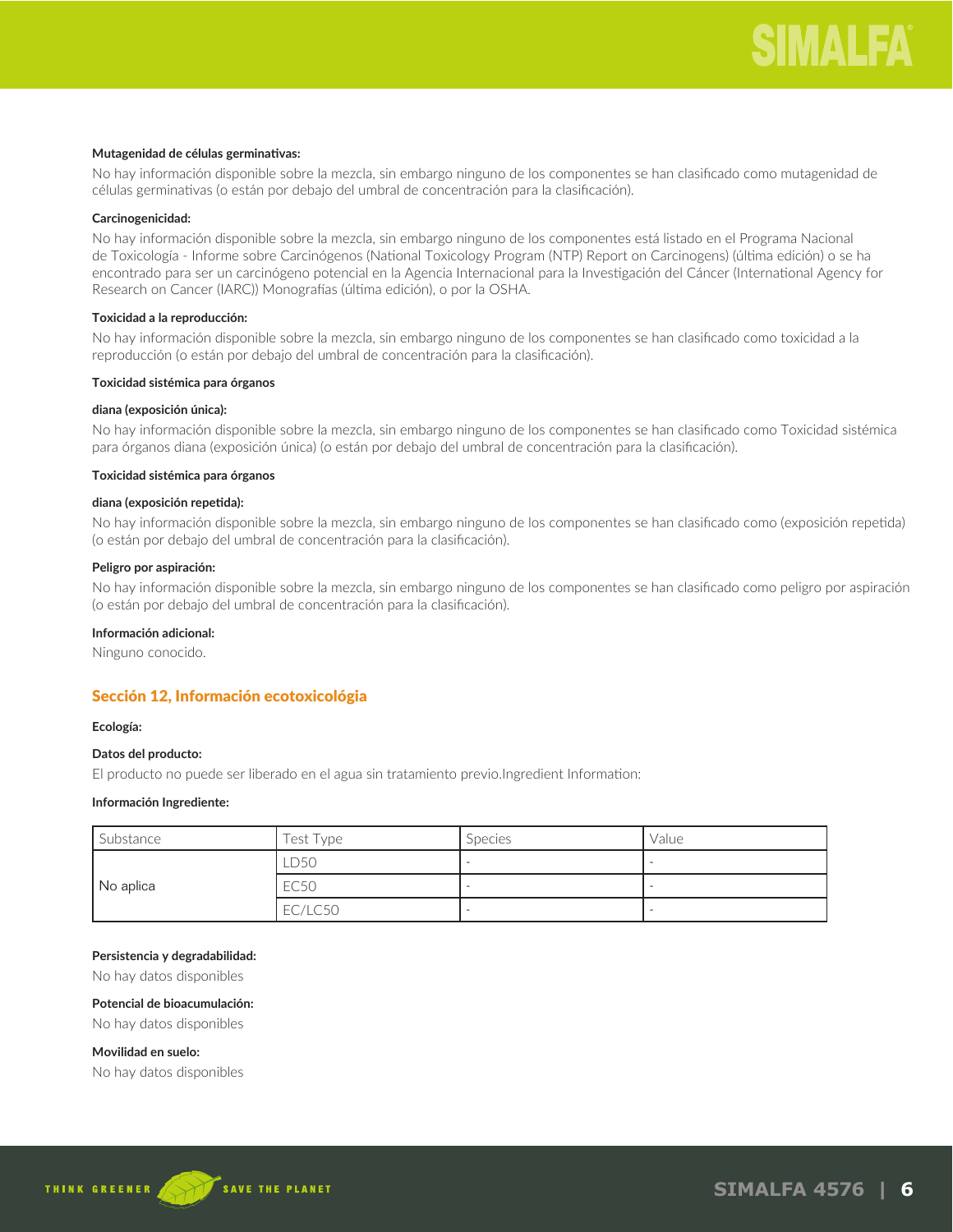### **Otros efectos adversos:**

Técnicamente versiones correctas de concentración débil en adecuadas estaciones de depuración biológica, no hay que esperar perturbaciones de la biodegradabilidad de los lodos activados. Observar las prescripciones relativas drenajes locales.

# Sección 13, Información relativa a la eliminación de los productos

#### **Proceso de eliminación de sustancias o preparados:**

Deshágase de producto contaminante y los materiales utilizados en la limpieza de derrames o fugas de una manera aprobada para este material. Consulte Federales, Estatales y Locales agencias reguladoras apropiadas a determinar los procedimientos adecuados de eliminación.

# **Envases contaminados:**

Embalaje completamente vaciado se puede reciclar.

# Sección 14, Información relativa al transporte

#### **US Departamento de Transporte (49CFR)**

No regulado

#### **Código Marítimo Internacional de Mercancías Peligrosas (IMDG)**

No regulado

# **Asociación Internacional de Transporte Aéreo (IATA) (Pueden aplicación variantes según países)**

No regulado

# **Peligros ambientales**

Contaminante marino: No

# **Transporte a granel (de acuerdo con el Anexo II de MARPOL 73/78 y el código IBC)**

Ninguna otra información pertinente disponible.

**Precauciones especiales que el usuario necesita para tener en cuenta, o necesita para cumplir , en relación con el transporte o medio de transporte , ya sea dentro o fuera de sus instalaciones:** 

Proteger de las heladas

# Sección 15, Información sobre la reglamentación

# **USA:**

Regulaciones federales de Estados Unidos de América: Esta hoja de datos de seguridad cumple con OSHA, 29 CFR 1910.1200.

# **Control de Sustancias Tóxicas acto (Toxic Substances Control Act (TSCA)):**

Todas las sustancias de este producto están relacionados, según sea necesario, o están exentos de inventario TSCA.

# **Reautorización del Superfina acto de 1986 Título III secciones 302, 311,312 y 313 (SARA - Superfund and Reauthorization Act of 1986 Title III sections 302, 311,312 and 313):**

Seccione 302 – No hay productos químicos en este material están sujetos a los requisitos de información de SARA Título III, Seccione 302.

# **Respuesta, Compensación y Responsabilidad Ambiental Ley Integral (Comprehensive Environmental Response, Compensation, and Liability Act - CERCLA) Lista de sustancias peligrosas, 40 CFR 302.4:**

Este producto no contiene productos químicos incluidos en el CERCLA.

# **Ley de Aire Limpio (Clean Air Act (CAA)) Seccione 112(r) Prevención de Liberación Accidental (40 CFR 68.130):**

Ninguno